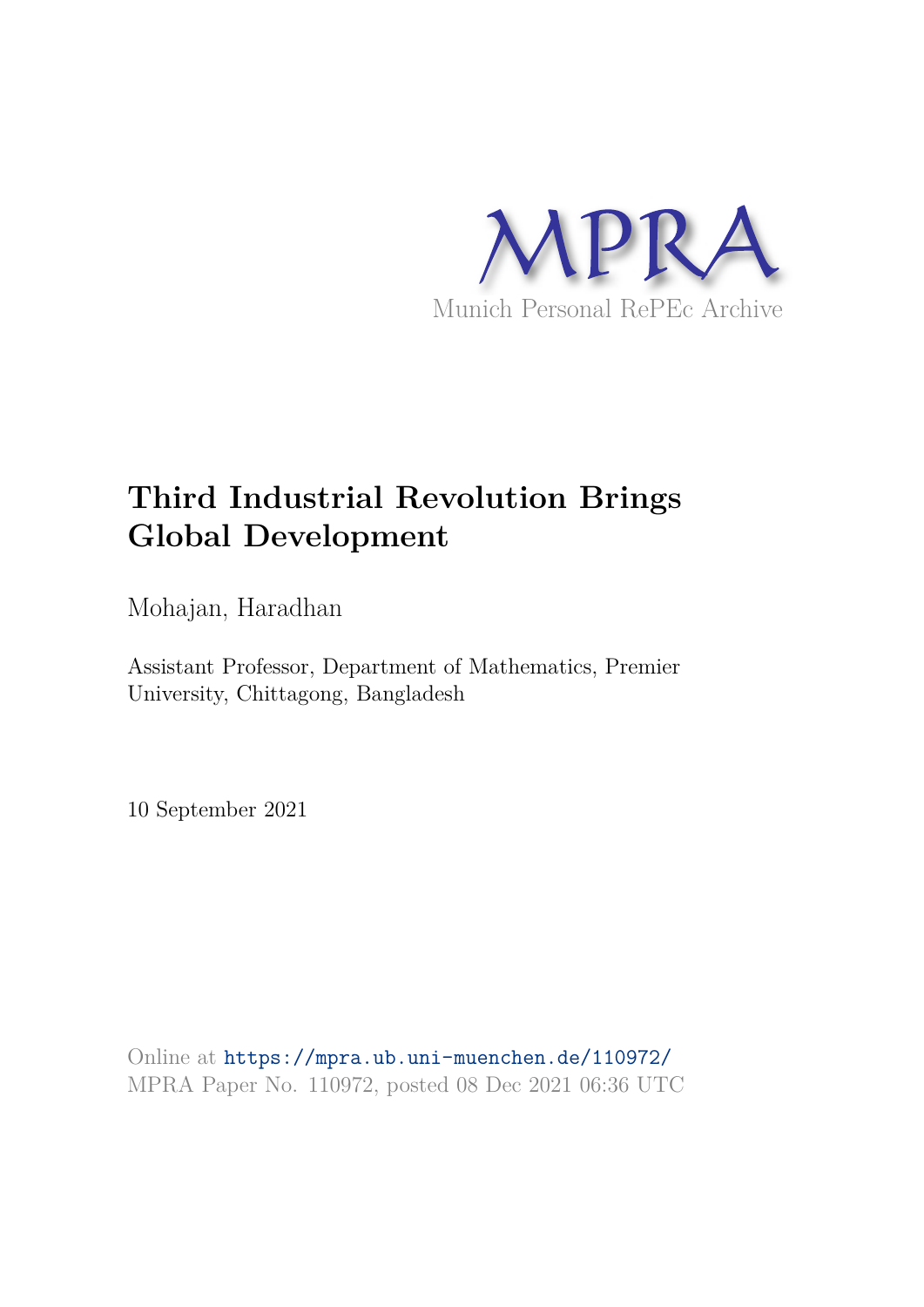## **Third Industrial Revolution Brings Global Development**

**Haradhan Kumar Mohajan** 

Assistant Professor, Department of Mathematics, Premier University, Chittagong, Bangladesh Email: [haradhan1971@gmail.com](mailto:haradhan1971@gmail.com)  Mobile: +8801716397232

#### **Abstract**

During the first industrial revolution (IR1) human and animal labor technology converted into machinery, such as the steam engine, the spinning jenny, puddling and rolling processes for making iron, coke smelting, etc. During the second industrial revolution (IR2) electricity, internal combustion engine, indoor plumbing, chemical industries, etc. technologies are developed. The third industrial revolution (IR3) began in the 1950s that is considered as the move from mechanical and analogue electronic technology to digital electronics. Nano, bio, and IT technologies, 3D printing, artificial intelligence, robotics, etc. are the most important driver of the IR3. During the IR1&2s only Western Europe and the USA were developed but during the IR3 the world becomes about 10 times wealthier, and development spreads almost every part of the world. In the IR3 there have been developed thousands of businesses organizations and millions of jobs globally. Major modern inventions are happened in the IR3. Economic development, development of transportation, development of 3D printing, robotics technologies, fab lab, etc. are extraordinary activities during the IR3. In the IR3 standard of living and life expectancy of every nation has increased than that of the IR1&2s. The IR3 has also some negative impacts, such as air pollution, biodiversity reduction, water pollution, habitat destruction, greenhouse gas emissions, global warming and climate change, etc. This study has tried to discuss various aspects of IR3 in some details.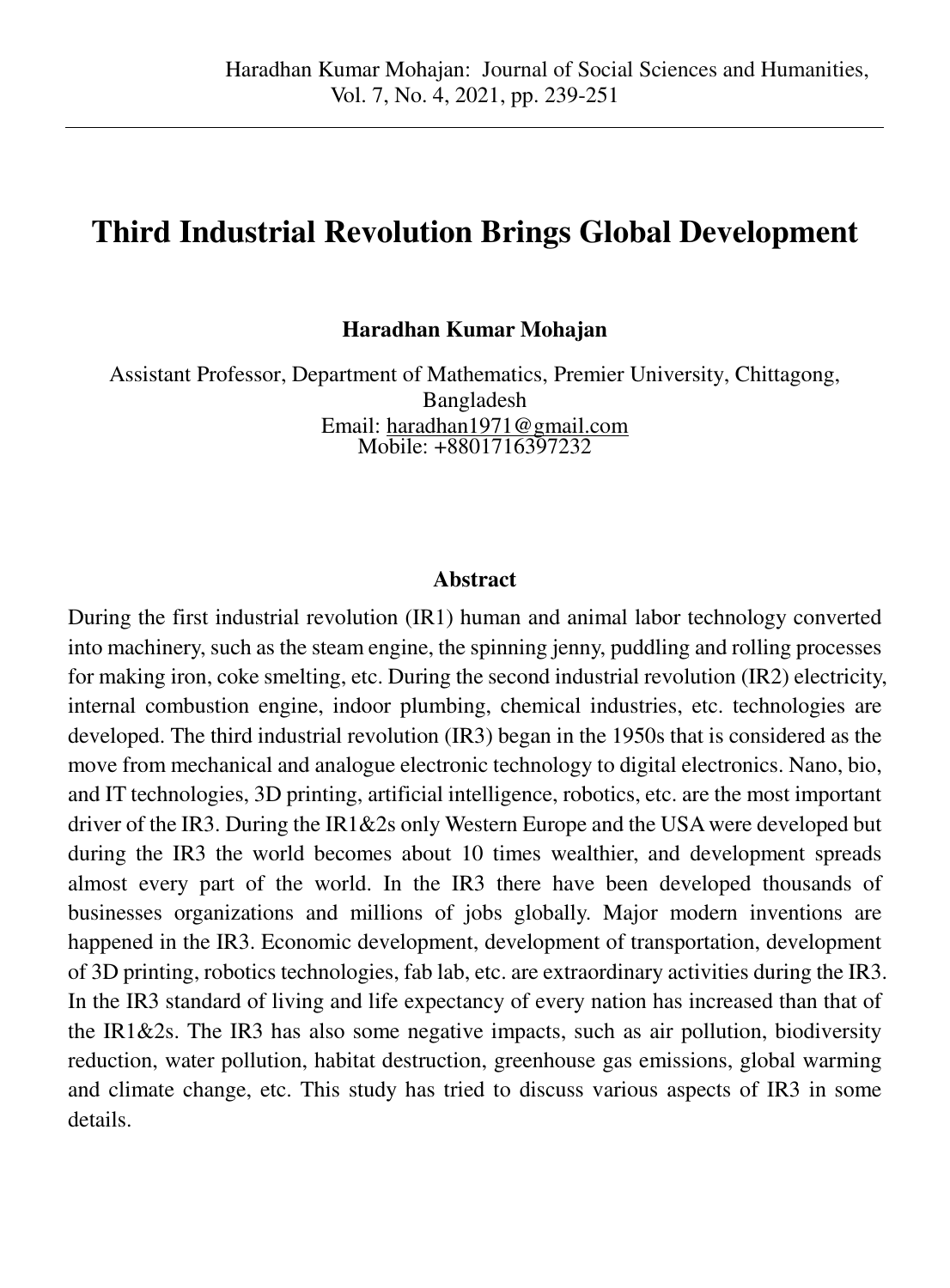**Keywords:** Digital Revolution, 3D Printing, Economic Development, Industrial Revolution, Renewable Energy, Robotics

## **1. Introduction**

Before the first industrial revolution (IR1) about 60% of global wealth and power were in the two Asian countries: China (33%) and India (25%). On the other hand, combine about 2% global wealth and power were in the two countries: the UK  $(1.9\%)$  and the USA  $(0.1\%)$  [9, 28]. Then living standards were minimal and everyone in the society was poor. Most people worked from sunrise to sunset for managing adequate food, shelter, and clothing mere for survival. The child mortality rate was very high and life expectancy was very short, about 25 years [30].

The IR1 (1750-1840) began in Britain in the late  $18<sup>th</sup>$  century that mechanized many previously manual tasks [4]. The steam engine and textile industry were invented at that time, which created a new productive age based on the concept of mechanization, centralized factories, and industrial capitalists [81, 90]. After the IR1 (1880) about 40% of global wealth and power were shifted in two countries of the west: the UK (23%) and the USA (15%), and about 15% was in two countries of the east in China (12.5%) and India (2.8%) [28, 113]. Although the IR1 increased the quality of life in many sectors, but it increased discrimination in the society and the outbreak of disease, due to an inability to meet rapid urbanization and fail to develop the health sector in parallel [100].

The second industrial revolution (IR2) (1860-1914) began at the early  $20<sup>th</sup>$  century that brought standardization and mass production [40]. During the IR2 Henry Ford propelled the moving assembly line and enormous production has commenced. Railways and iron steamship, telephone, internal combustion engine, electricity, electric light bulb, automobile, the radio, airplane, and computer were invented in the IR2. During the IR1&2s there were lower prices but higher quality products [82, 125]. English mathematician, Charles Babbage, invented the automatic digital computer during the mid-1830s. At the start, computers shared with the steam engine, the internal combustion engine, and the electric motor for the many-faceted benefits of replacing human effort, less boring, making jobs stress-free, and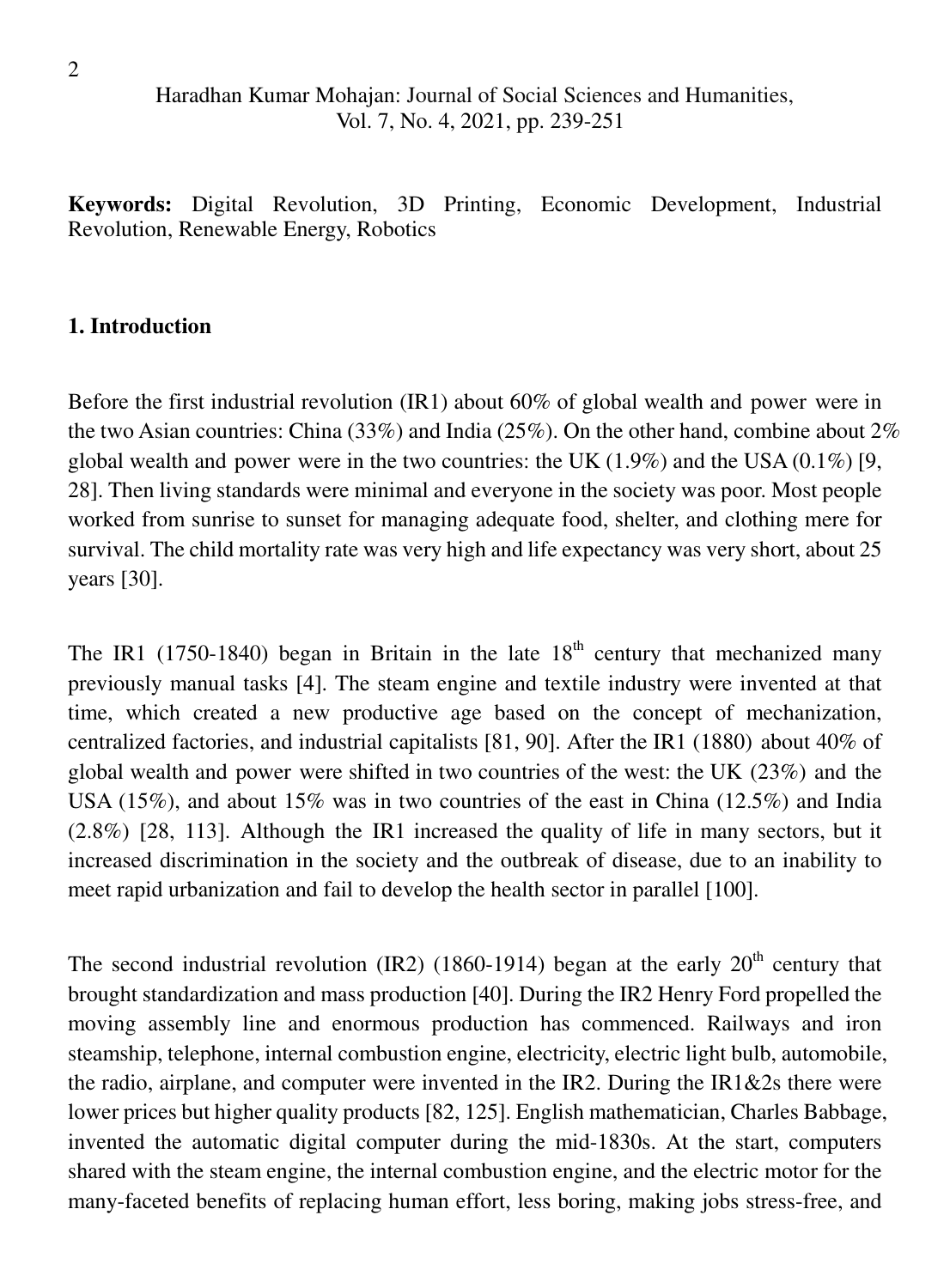less monotonous [123].

The Third Industrial Revolution (IR3) began in the 1950s and reached its peak in the dot.com era of the late 1990s, and it continues at present, 2021. It is expected that IR3 will end around 2030s. The IR3 is considered as the movement from mechanical and analogue electronic technology to digital electronics, such as green buildings, electric cars, and distributed manufacturing. It is based on energy transition and digital technologies, and the internet, and called "*The Digital Revolution*" [18]. Recent world has been moving from information society to knowledge society and also to ubiquitous knowledge society. The IR3 emerges from the corporate industry"s opportunity that brings on by nanotechnology, intelligent systems, 3D printing and robotics for industrial production and domestic services. In the center of IR3 there are two technologies; the microelectronics and the internet [5, 125]. In the IR3, the combination of digital manufacturing and personal manufacturing began that enhanced the smoothness in the global economy [129]. The IR3 is built upon a foundation of increased energy efficiency. Modern computer, lean production, internet, and biotechnology were invented in the 1970s [125].

In the IR3, great inventions were semiconductors, mainframe computer, microprocessors, MOS transistors, worldwide web, internet (an ultra-fast 5G communication internet, a renewable energy internet, and a driverless mobility internet), renewable electricity, e-commerce around 1995, and later developed Smartphone [41]. The IR3 develops from the corporate industry"s opportunity to benefit from the forthcoming trends [99]. In the IR3 global wealth and powers again moved to the east. In 2010, only China captured about 20% of the global manufacturing output, and about double of the US global production market [138]. It is believe that nano, bio, and IT technologies, 3D printing, artificial intelligence, robotics, etc., are the most important drivers of the IR3. The IR3 has highly influenced in the various modern sectors, such as advanced manufacturing, education, information and communication technologies (ICT), defense, health, education, financial, and administrative sectors [100].

It is an era of rapid technological progress associated with the development of ICT. The IR1&2s improved only Western Europe and the USA, i.e., the development became local. But the IR3 the development became both local and global, and the world becomes about 10 times wealthier during the IR3. It creates thousands of business organizations, and millions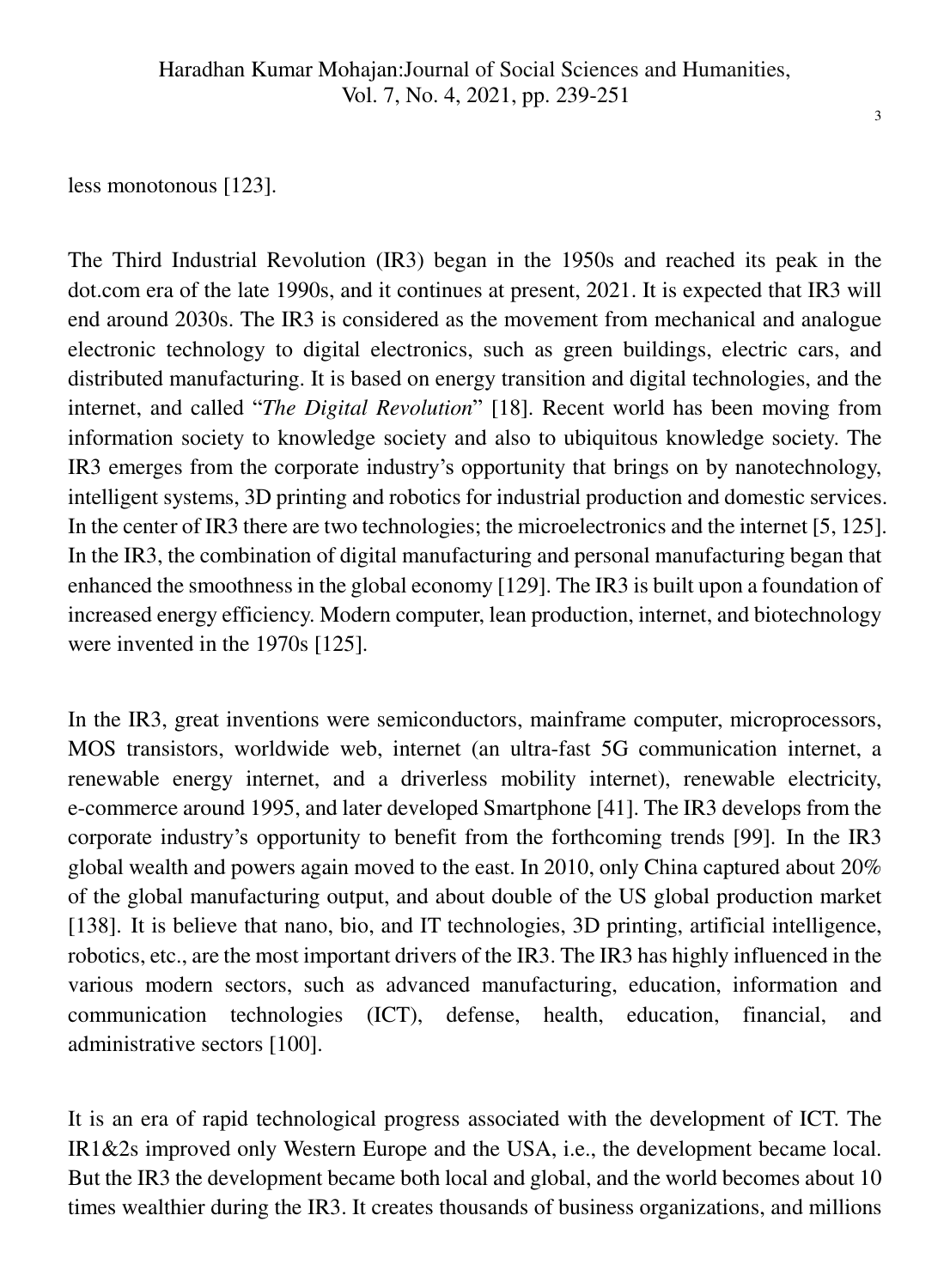of jobs and ushers [116]. American economist and social theorist, Jeremy Rifkin (1945- ), has operated with energy matters since 1973. He has aided the EU to design a road map for the future, called Digital Europe, and was the main architect behind China"s information superhighway, called China Internet Plus [98].

## **2. Literature Review**

Josef Taalbi inspects the factors that shaped the long-term evolution of the ICT industry during the IR3 in Sweden. His study supports some formalized facts about technological interdependencies in common-purpose technologies; a closely knitted set of industries has provided positive and negative driving forces for the development of ICT innovations [125]. Gerard Rijk and Marco Gulpers observe that the IR3 will on the one hand save the earth and, on the other, accommodate the consumer explosion that expect in the coming periods. During the IR3, the world is currently facing some interdependent crises, such as demographic outburst and fast consumer growth; current value and ethics, and necessary changes; financial, economic and social crises; climate, water, and energy crises; food scarcity, the change in global money streams, and political instability [99]. Brian H Roberts has observed that during IR3 significant changes have happened almost every feature of our society, especially in the way we live and plan, such as in belief, social classifying, manufacturing and distribution, international dealings, trade relations, and technological advancements [100].

Stephanie Ishack and Shari R. Lipner showed that various materials that are essential and used for the treatment of COVID-19, such as N95 respirators masks, surgical face shields, ventilator valves, shells of handheld body temperature monitors, and medical goggles are made very quickly by using 3D-printed technology [56]. C. Andrew Keisner and his coauthors have discussed the robotics technology innovation. They have indicated that robot use is mainly located in the USA, Europe, but recently the technology is increasingly in Japan, the Republic of Korea and China [63]. Jari Kaivo-oja and his coworkers have presented a roadmap of robotics, such as crucial characteristics of industrial and service robotics, and discuss technology foresight insights and inter-linkages to robotics. They further have shown key challenges of future work life and labor policy in economic, social,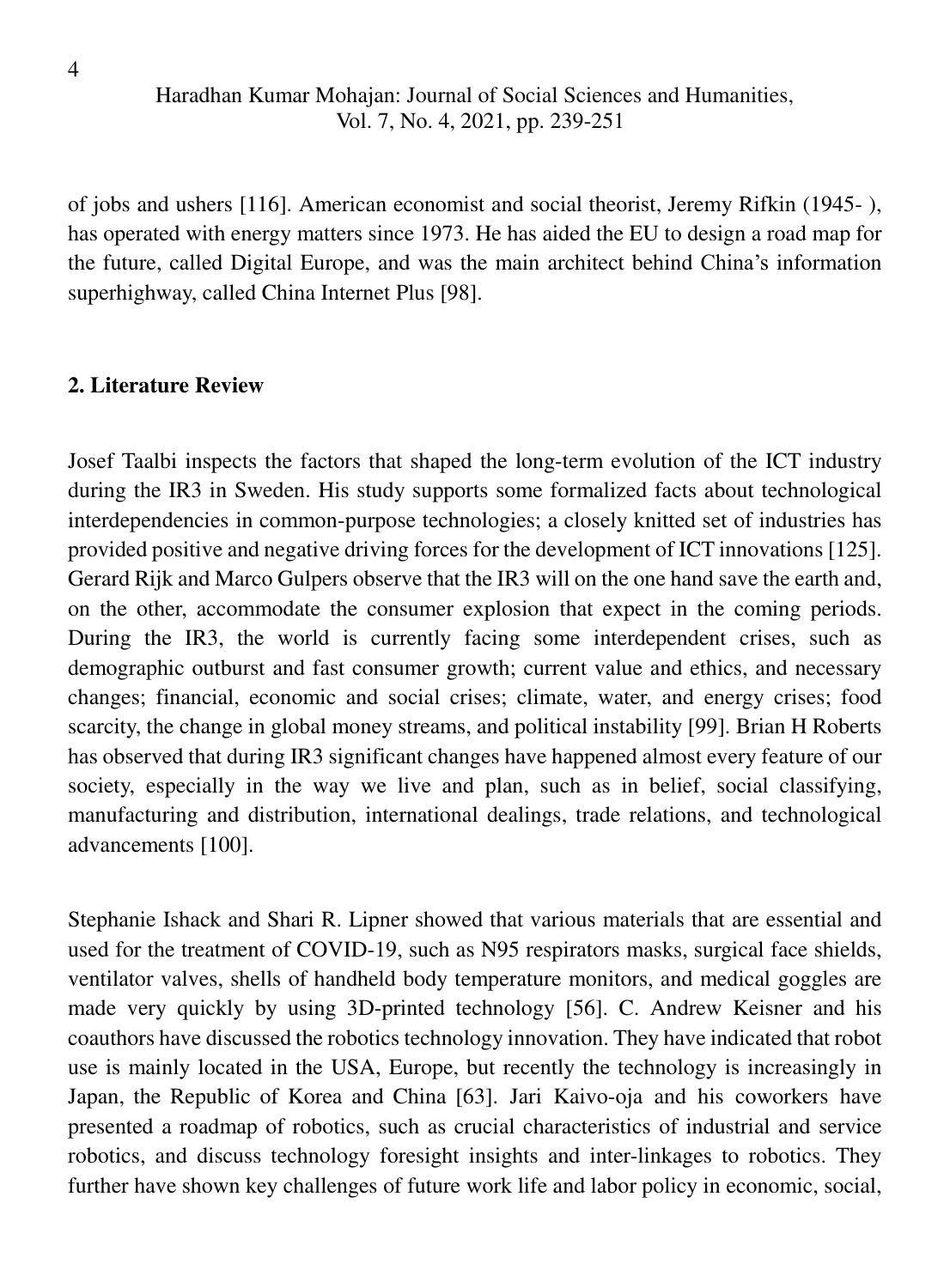and political areas of the EU [58].

Joseph Connors and his coauthors have discussed the global economic situation from 1800 to 2020. They indicate that during the IRs economic development became enormously; transportation in road, air and water become revolutionary; technology has changed dramatically. Transportation and delivery costs in every sector have reduced. Increase of per capita GDP in developed and developing countries are indicated with statistical data [30]. Jeremy Rifkin indicates that in future common people can be able to produce their own usable renewable energy in their homes, offices, and factories; and share this green electricity with each other [98].

## **3. Methodology of the Study**

Before industrial revolution and during the three industrial revolutions global wealth moves in different parts of the world. The steam engine and textile industry were invented during the IR1. In the IR2, railways and iron steamship, electricity, electric light bulb, telephone, internal combustion engine, automobile, radio, airplane, computer, etc. were invented. On the other hand, there happens "*The Digital Revolution*" in the IR3.

For the proper academic development contribution in research is essential. Research methodology provides a fruitful research to a researcher. This article is prepared on the basis of historical research. Secondary data is used to ornament this article. The data are collected from books and e-books of famous authors, published and unpublished articles, various theses, research reports, etc.

We have divided the IR3 into four periodic intervals and have arranged the inventions and historical events accordingly. Then we have highlighted various developments that happened during the IR3. Later, we have tried to discuss the five energy pillars. Many crises arise in the IR3 and we have discussed them briefly. Finally, we have enlightened both positive and negative effects of the IR3.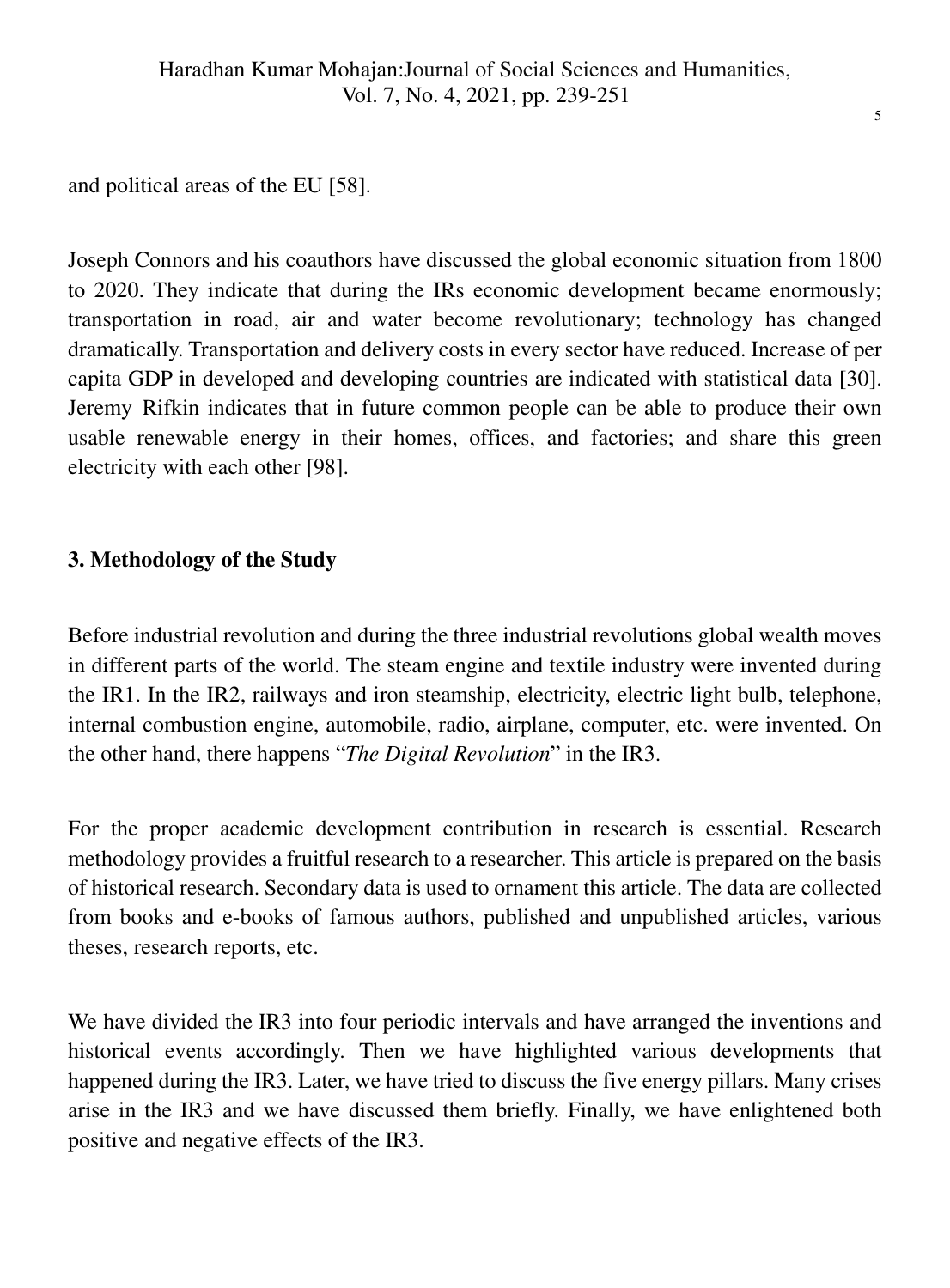## **4. Objective of the Study**

Main objective of this study is to discuss the aspects of IR3 in some details. Other some minor objectives are to;

- 1) highlight various developments in the IR3,
- 2) indicate five pillars of the IR3,
- 3) specify the crises in the IR3, and
- 4) show the negative effects of the IR3.

## **5. Periodic Intervals during the IR3 (1950-2013)**

There was an enormous development of the world during the IR3. It has created thousands of business organizations and millions of jobs globally. There were many new inventions and many historical events happened during the IR3. The total IR3 period is divided into four periodic intervals as follows:

## **5.1. Start of IR3: 1950-1969**

In 1950, American mathematician and computer scientist, Richard Hamming (1915-1998), invented Hamming codes at Bell Labs, which was important in coding theory [34]; American electrical engineer Hubert Schlafly (1919-2011) invented the teleprompter camera [23]; the first credit card (Diners Club) was invented by Frank McNamara, Ralph Schneider and Matty Simmons [117]. Korean War (1950-1953) was a battle between the Democratic People"s Republic of Korea (North Korea) and the Republic of Korea (South Korea) in which at least 2.5 million peoples had died and most of them were innocent. In that war, the USA supported South Korea, while China supported North Korea [105]. In 1951, American chemist Harry Wesley Coover Jr. (1917-2011) invented super glue; the first video tape recorder (VTR) was invented by American engineer Charles Ginsburg (1920-1992) [57]; power steering in motor car was invented by engineer Francis W. Davis [109]; the first heart-lung machine that allows advanced life-support during open-heart

6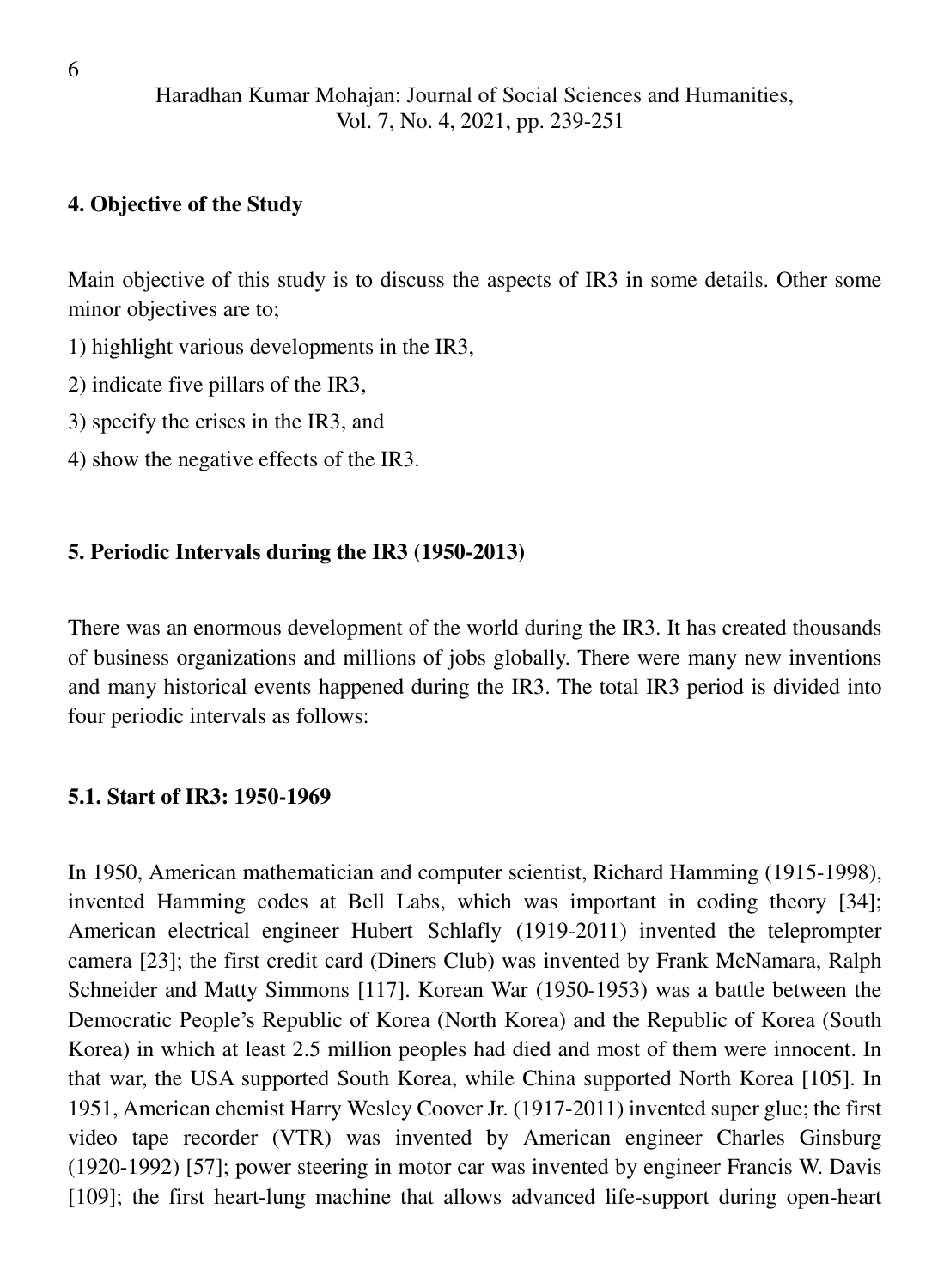surgery was invented [49]. In 1951, famous physicist Albert Einstein warned all the nations that nuclear war would lead to mutual destruction [16]. In 1952, the first patent for bar codes was invented by two American inventors Joseph Woodland (1921-2012) and Bernard Silver (1924-1963) [111]; the evolution of digital design and Computer Numerical Controlled (CNC) machines introduced to the market [73]; the first effective *polio vaccine* was advanced by American physician Jonas Salk (1914-1995) [17]; the hydrogen bomb was invented by Edward Teller's team of the USA [15].

In 1953, the double helix, the twisted-ladder structure of deoxyribonucleic acid (DNA) was discovered by American molecular biologist, geneticist and zoologist, James Watson (1928- ) and British molecular biologist, biophysicist, and neuroscientist Francis Crick (1916-2004) that was great invention in modern molecular biology [135]; the invention of Black Box was a highly valuable that was used to record flight data and events [91]. In 1954, Solar Battery was invented by Bell Telephone scientists, Calvin Souther Fuller, Daryl Chapin and Gerald Pearson capturing the sun"s power that collects energy from the sun and turns it into a current of electricity [26]. The first successful kidney transplant is performed by Joeseph E. Murray and his colleagues at Peter Bent Brigham Hospital in Boston [46]. Transistor Radio from Texas Instruments is a small *portable radio* receiver that used four-transistor-based circuitry [71]. The 1954-1968 civil rights movement, mass protest movement against racial segregation and discrimination had revealed in the southern USA [76].

In 1955, Tetracycline was invented that is active against a wide range of microorganisms [89]. Optic fiber was invented by Indian-American physicist Narinder Singh Kapany (1926-2020) [12]. The Vietnam War, also known as, the Second Indochina War; was a conflict in Vietnam, Laos, and Cambodia from 1 November 1955 to the fall of Saigon on 30 April 1975 [84]. In 1956, the Hard Disk Drive was invented by IBM [1]; the Southdale Shopping Center, the world"s first enclosed; climate-controlled shopping mall was opened in the USA [95]. The Hungarian Revolution of 1956 was a nationwide revolution against the Hungarian People"s Republic and its Soviet-imposed policies [70]. In 1957, the first personal computer, IBM 610, used by one person and controlled by a keyboard, was invented by International Business Machines Corporation (IBM) [114]; the gamma or scintillation camera, a device used to image gamma radiation emitting radioisotopes, was invented by American electrical engineer and biophysicist, Hal Oscar Anger (1920-2005)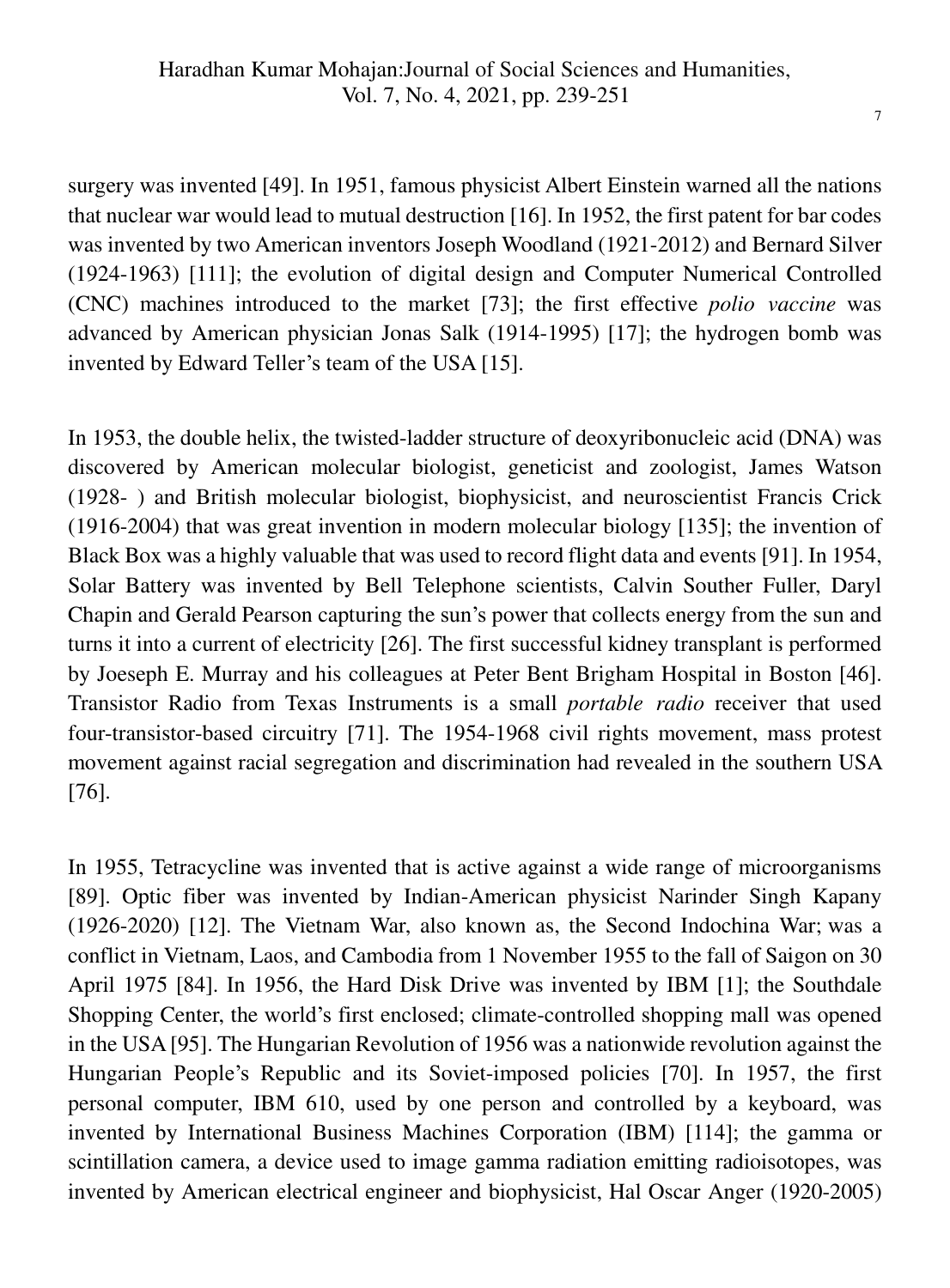[7]; the first artificial satellite, Sputnik 1, was built and launched by the Soviet Union [65].

In 1958, American electrical engineer Jack St. Clair Kilby (1923-2005) and American physicist Robert Norton Noyce (1927-1990) invented the integrated circuit [50]; the computer Bell 101 modem was invented by AT&T Corporation [14]; American physicist Gordon Gould (1920-2005) invented the laser that is used in industry, commerce, and medical treatment [22]. In 1959, the MOSFET (MOS transistor) was invented by the Egyptian-American engineer, physical chemist, cryptographer, inventor and entrepreneur Mohamed Atalla (1924-2009) and the Korean-American electrical engineer and inventor, Dawon Kahng (1931-1992) at Bell Labs [8]; the internal pacemaker was invented by the American engineer Wilson Greatbatch (1919-2011) [147]; Jack St. Clair Kilby and Robert Norton Noyce invented the microchip that changed the world [50]. Alaska was a Russian colony since 1744 until the USA bought it in 1867 for \$7.2 million. In 1959, it became the 49<sup>th</sup> state of the USA. On the other hand, Hawaii was a kingdom until 1893 and became a republic in 1894. It then ceded itself to the USA in 1898 and became the  $50<sup>th</sup>$  state in 1959 [36].

The Organization of the Petroleum Exporting Countries (OPEC) was established in Baghdad, Iraq, with the signing of an agreement in September 1960 by five countries; Iran, Iraq, Kuwait, Saudi Arabia, and Venezuela [60]. In 1960, telephone companies began creating telephone bills from stacks of punch cards. During the 1960s the CNC entered the aircraft, shipbuilding and automotive industries [78]. In 1960, Theodore H. Maiman (1927-2007), a physicist at Hughes Research Laboratories constructed the first laser using a cylinder of synthetic ruby [47]. TIROS-1, the first weather satellite, was launched by the USA in 1960 [6]. In 1961, two Americans, physicist Robert Noyce (1927-1990), and electrical engineer Jack St. Clair Kilby developed the first prototypes of integrated circuits; the first industrial robot was invented by American inventor, George Charles Devol Jr. (1912-2011) and American physicist, engineer and entrepreneur Joseph Frederick Engelberger (1925-2015) in 1956, and was introduced by General Motors in 1961 [21]. In 1961, Russians send the first man, Yuri Gagarin (1934-1968), into space and one month later, Alan Shepard (1923-1998) becomes the first American astronaut in space [141]. In 1961, construction on the Berlin Wall the Communist government of the German Democratic Republic (East Germany) began to build a barbed wire and concrete that physically and ideologically divided Berlin from 1961 to 1989 [126].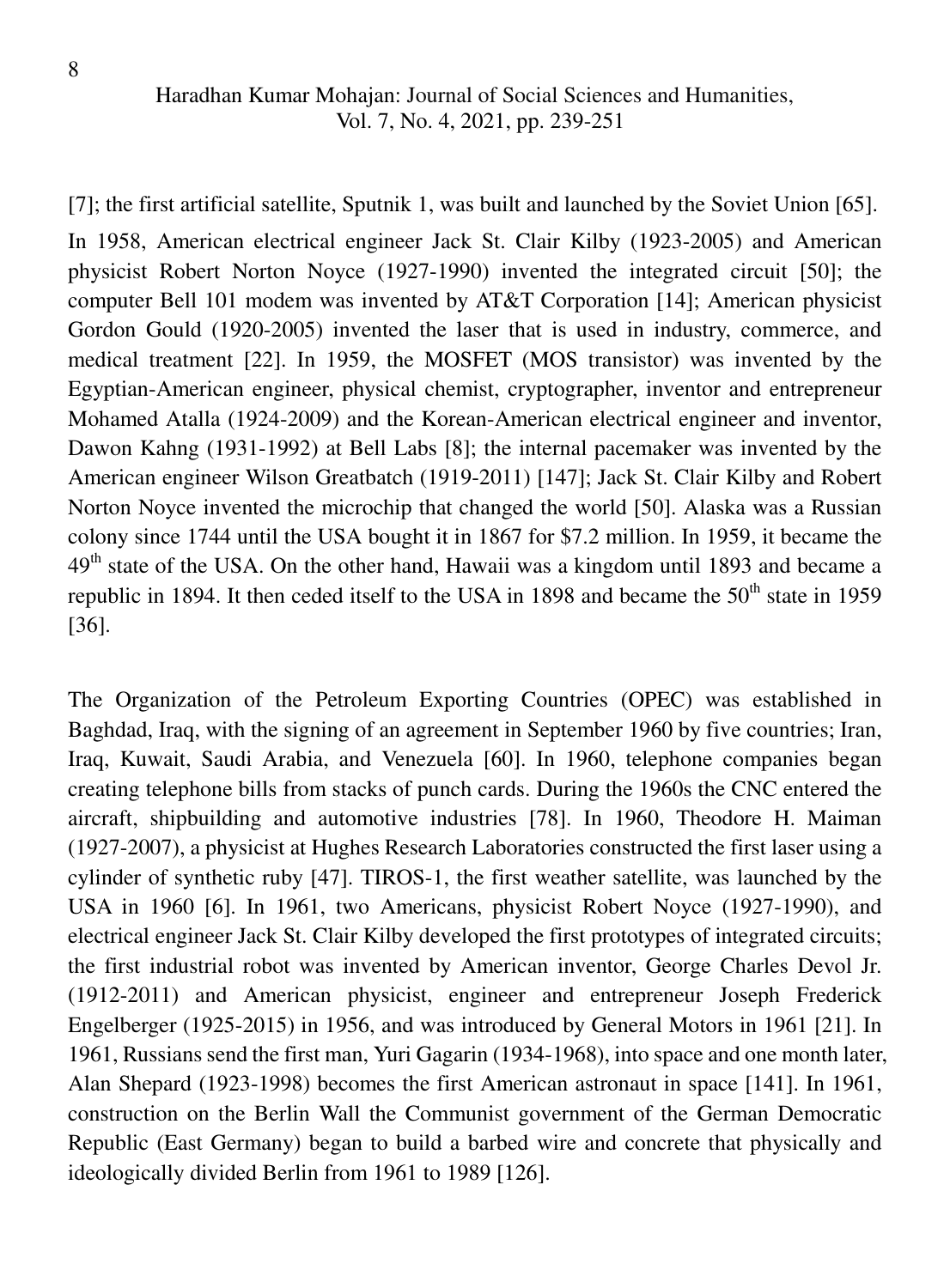During the Cuban Missile Crisis, leaders of the USA and the Soviet Union involved in a tense, 13-day political and military standoff in October 1962 over the installation of nuclear-armed Soviet missiles on Cuba. The USA and USSR came close to launching nuclear attacks [124]. In 1963, British accountant Edward Craven Walker (1918-2000) invented the Lava Lamp [43]. In 1963, the US President John F. Kennedy was assassinated by Lee Harvey Oswald [39]. In 1964, the computer coding language BASIC (Beginner's All-Purpose Symbolic Instruction Code) was introduced that was designed by John G. Kemeny and Thomas E. Kurtz [64]. In 1965, G. D. Searle & Company chemist James M. Schlatter created aspartame while synthesizing ingredients for a planned anti-ulcer drug [144]. In 1965, Soviet cosmonaut Aleksei Leonov (1934-2019) became the first person to perform a spacewalk exiting the capsule during the Voskhod 2 mission for 12 minutes and 9 seconds [108]. In 1966, the Soviet Union's Luna 9 was the first spacecraft landed on the Moon [33]. All cigarette packets in the USA must carry the health warning "*Caution! Cigarette smoking may be hazardous to your health*" [48]. In 1968, Civil Rights leader Martin Luther King Jr. (1929-1968), was assassinated in April by James Earl Ray [11]. Bank statements and insurance policies were soon computer printed; my personal American Express card was still stamped in 1968 [75]. In 1969, Neil Armstrong and Edwin E. Aldrin became the first men to arrive on the Moon during NASA"s Apollo 11 mission [45]. The Advanced Research Projects Agency Network (ARPANET) was the first wide-area packet-switched network. It was established by the Advanced Research Projects Agency (ARPA) of the US Department of Defense. In 1969, it relayed its first communications between UCLA and Stanford [103].

## **5.2. Period: 1970-1989 of IR3**

By the 1970s, even before the personal computer, monotonous retyping had been made obsolete by memory typewriters. Airline reservations systems came in the 1970s and by 1980 barcode scanners and cash machines were spreading through the retail and banking industries. Old-fashioned mechanical calculators were quickly rejected as electronic calculators, both miniature and desktop, were introduced around 1970 [96]. In 1970, the first jumbo-jet, the Boeing 747, entered the service and made its debut commercial flight from New York to London [55]. Computer floppy disks, a type of disk storage composed of a thin and flexible disk of a magnetic storage medium in a square, were introduced [140]*.* In 1971,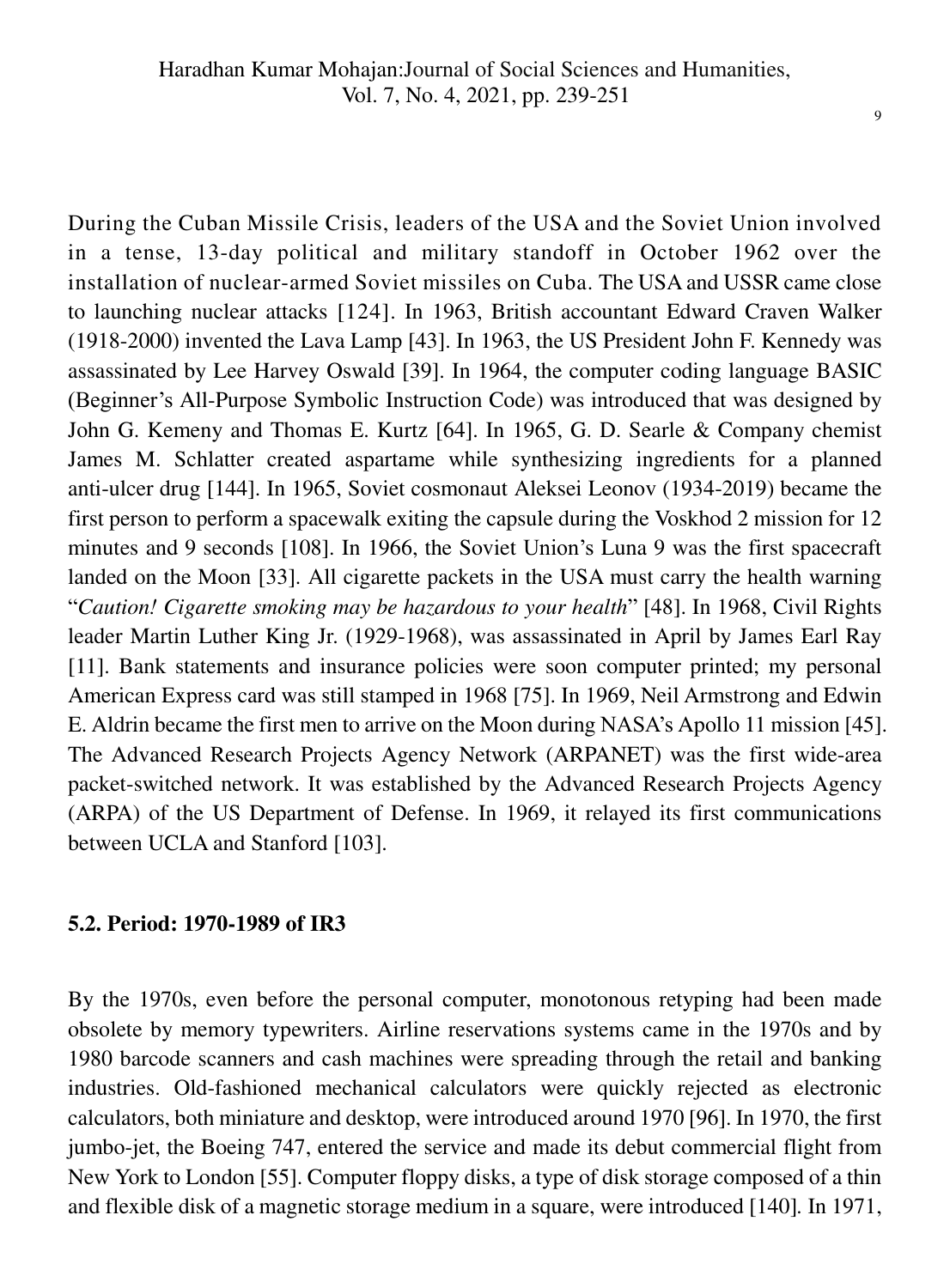the first microprocessor, the 4004, was launched by Intel and VCRs were introduced [66]. In 1971, the Watergate Scandal began. It was a major political scandal in the USA involving the administration of US President Richard Nixon from 1972 to 1974 that led to Nixon"s resignation [52].

In 1973, Skylab, America's first space station was launched. It was operated by three separate three-astronaut crews: Skylab 2, Skylab 3, and Skylab 4 [13]. The Vietnam War ends on 30 April 1975 [84]. On 4 April 1975, Bill Gates and Paul Allen created Microsoft that makes computer software [44]. On 1 April 1976, Steve Jobs and Steve Wozniak created the Apple Computer Company [68]. In 1977, Magnetic Resonance Imaging (MRI) scanner, a medical imaging technique used in radiology to form pictures of the anatomy and the physiological processes of the body was first tested [85]. On 25 July 1978, Louise Brown, the very first test tube baby, who was conceived through in vitro fertilization (IVF), was born at Oldham and District General Hospital in Manchester, England [24]. The first personal computers arrived in the early 1980s with their word processing, word wrap, and spreadsheets. "Moore"s Law" proceeded apace and allowed larger document and spreadsheet files to be handled faster. The multiplying power of computer chips was matched by increasing complexity of software, leading to the light-hearted verdict [140]. In 1980, 66 countries led by the USA boycotted the 1980 Olympics in Moscow because of the Soviet-Afghan War [32]. In 1980, the AIDS virus was identified by the US scientists, and in 1984 researchers finally identified the cause of AIDS [139].

The Sony CDP-101, released in 1982, was the world"s first commercially released compact disc player [54]. In 1982, Sally Ride (1951-2012) became the first American woman in space [115]. Prime Minister of India, Indira Gandhi, was assassinated on 31 October 1984 at her residence in Safdarjung Road, New Delhi by her body guards Satwant Singh and Beabt Singh [74]. The 1984 Olympic was boycotted by a total of 14 eastern bloc countries, including the Soviet Union and East Germany, in reaction to the boycott of 1980 Moscow [32]. In 1986, Mad Cow Disease was a fatal disease that slowly destroys the brain and spinal cord in cattle was identified in Britain for the first time [59]. The Chernobyl nuclear reactor consists of four RBMK-1000 reactors, each capable of producing 1,000 megawatts (MW) of electric power, exploded in the USSR in 1986 [93]. The Iran-Iraq war (September 22, 1980-August 20, 1988) ended [101]. In 1989, the Berlin Wall was fall down at the end of the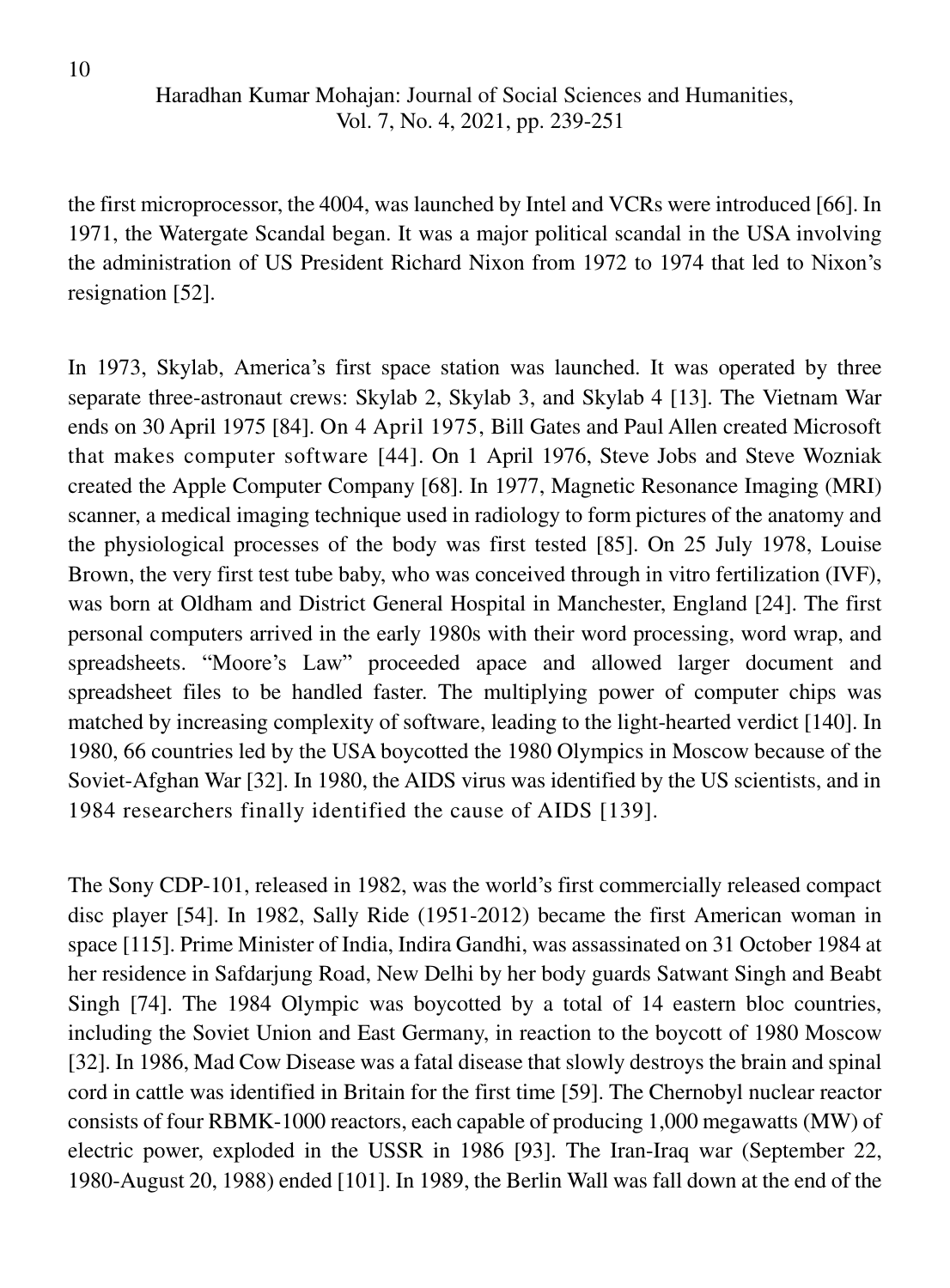Cold War [107].

## **5.3. Period: 1990-2005 of IR3**

There was a burst of investment in the late 1990s as every large and small corporation developed its own web site; while many "dot.com" start-ups succumbed to overly optimistic plans, others like Amazon and Google developed commercial models that rose to dominance in the years after the dot.com stock market bubble peaked in early 2000. In the 1990s architects started using diffused computer-aided design (CAD) software [122]. In 1990, East and West Germany are reunited after the collapse of the Soviet Union [130]. In 1993, the North American Free Trade Agreement (NAFTA) was implemented in 1994 to encourage trade between the USA, Mexico, and Canada [132]. In 1993, Intel introduced the Pentium, a brand used for a series of x86 architecture-compatible microprocessor [3]. On 10 May 1994, Nelson Mandela became President of South Africa after being elected in the country"s first multi-racial elections [86]. In 1995, the online auction website eBay was founded [119]. On 3 June 1996, the internet search engine "Ask Jeeves" was founded in 1996 by Garrett Gruener and David Warthen [120]. In 1998, the search engine Google was founded [104].

On 11 September 2001 (known as 9/11), 19 hijackers simultaneously took control of four US domestic commercial airliners. The hijackers crashed two planes into the World Trade Center in Manhattan, New York and within two hours, both towers collapsed. The hijackers also crashed the  $3<sup>rd</sup>$  aircraft into the US Department of Defense headquarters, the Pentagon, in Arlington County, Virginia. The  $4<sup>th</sup>$  plane crashed into a rural field in Somerset County, Pennsylvania [53]. In 2002, George Bush created the Department of Homeland Security on June  $7<sup>th</sup>$  to fight threats of terrorism [146]. Facebook was launched as a social networking site only open to students from Harvard in 4 February 2004, by Mark Zuckerberg with his college roommates and fellow students Eduardo Saverin, Dustin Moskovitz, and Chris Hughes [88]. In 2005, the video-sharing website "YouTube" was founded by Steve Chen, Chad Hurley, and Jawed Karim in February 2005 [136].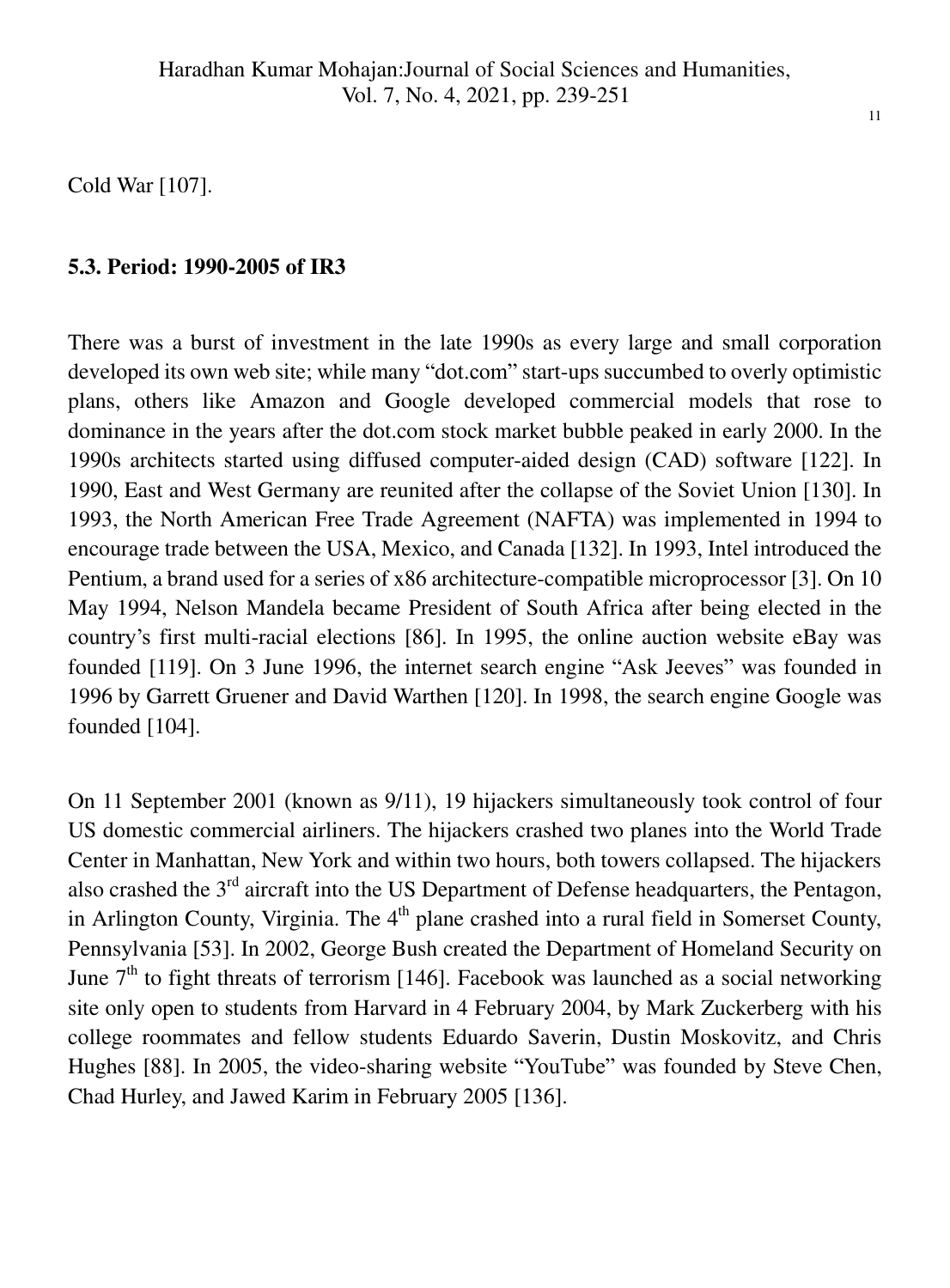#### **5.4. Period: 2006-2030 of IR3**

Apple introduced the iPhone on 29 June 2007 [77]. On 25 June 2009, American singer Michael Jackson (1958-2009) died of acute propofol and benzodiazepine intoxication at his home on North Carolwood Drive in the Holmby Hills neighborhood of Los Angeles. He was singer (King of pop), songwriter, and dancer (moonwalk) [67]. The first smartphone with a finger reader was the Motorola Atrix 4G in 2011. In 2019, the majority of smartphones released that had more than one camera, were waterproof with IP67 and IP68 ratings, and unlocked using facial recognition or fingerprint scanners [62].

### **6. Various Developments during IR3**

Information Technology (IT) innovations, such as the internet, social media, mobile phones and apps, cloud computing, big data, e-commerce, etc. advanced the world in production, services, and business processes. Latest inventions, such as smartdust, quantum computing, brain-computer interfaces, autonomous vehicles, and 3D printing have made the life more comfortable [18]. Economic development, development of transportation, development of 3D printing, robotics technologies, fab lab, etc. are remarkable advances in IR3.

#### **6.1. Economic Development**

For more equitable and sustainable future, and survival of the life cycle in this green world we need a new economic structure [97]. There is an enormous economic development in IR3, such as international trade has extended, economic institutions have widen, entrepreneurial activities has increased, the living standards of people has increased, and life expectancy has increased in every nation. During IR3 a new global economy is established based on computers, the internet, telecommunications, and entertainment. Smart digital infrastructure is giving rise to a radical new sharing economy. The IR3 will spawn the new businesses and employment opportunities of a sustainable 21<sup>st</sup> century. Big Data and analytics are used to develop algorithms that increase productivity and reduce the production cost and services [30]. The per capita GDP of developed countries has increased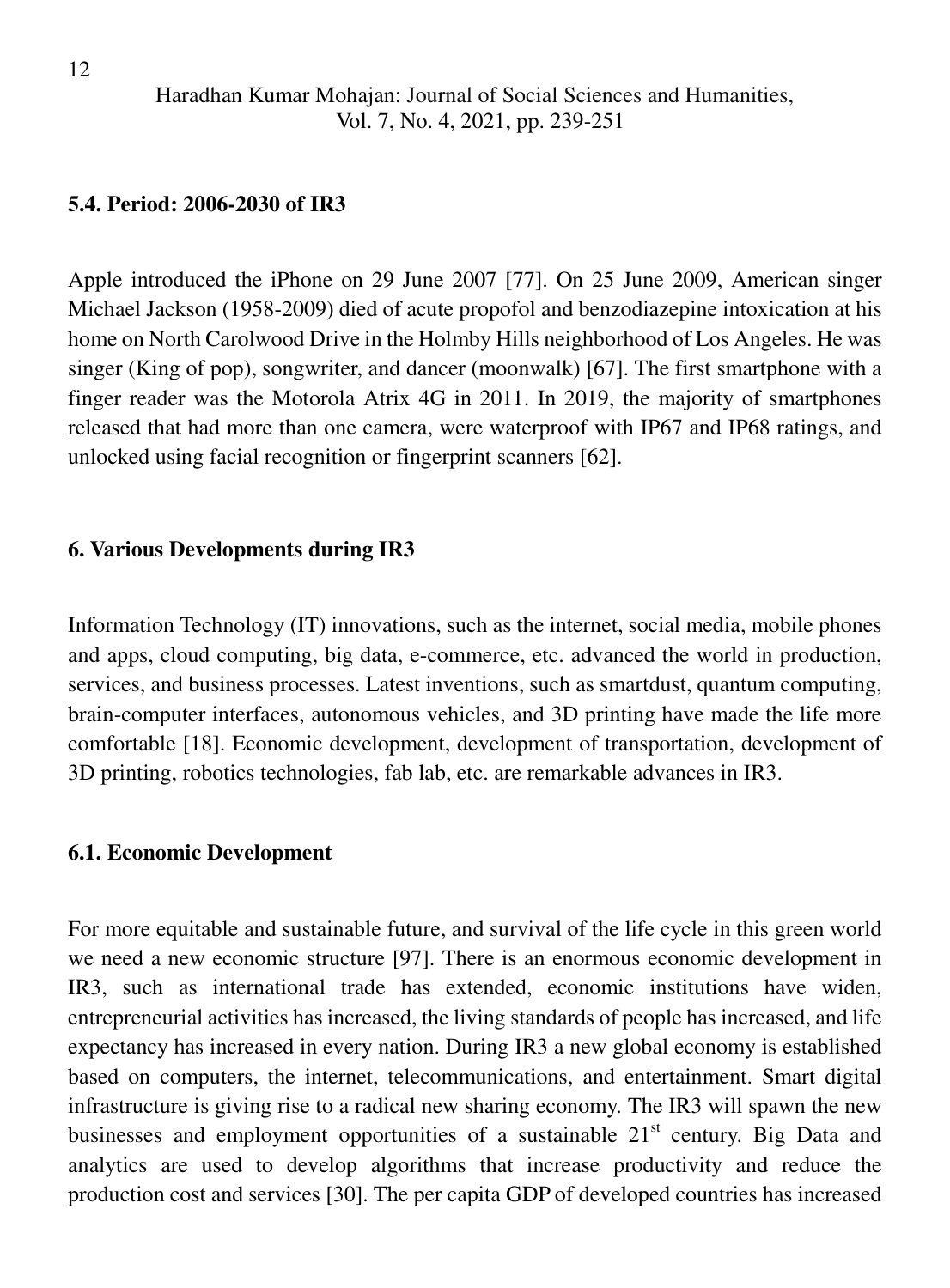from \$11,782 in 1960 to \$44,514 in 2015. The corresponding figures of Sub-Saharan African countries are \$1,935 and \$3,466 respectively; and the corresponding figures of other developing non-African countries of the world are \$1,698 and \$11,015 respectively [19].

## **6.2. Development of Transportation**

The invention of the Boeing 707 in 1958 had increased speed in airplane [38]. Transportation and communication costs have reduced in IR3. Addition of jet engine significantly reduced the cost of both air travel and shipment of cargo [30]. During IR3, the cost of air passenger transport has declined sharply. About 524 million people traveled from one country to another in 1995, but that figure expanded to 1.3 billion in 2017 [137]. Ocean shipping costs declined by more than 50% during 1974-2016 and air transport cost has reduced 78% during 1970-2019 [131]. The transportation and communication costs have reduced significantly during IR3, more production happened with lower costs. Advanced technologies and successful business practices are applied in economic activities. As a result, producers gained higher income, consequently became higher economic growth globally [19].

## **6.3. Development of 3D Printing**

3D printing or additive manufacturing has been defined as the "*Process of joining materials to make objects from 3D model data, usually layer upon layer, as opposed to subtractive manufacturing methodologies*." The 3D printing production process is organized completely differently from the manufacturing process of the IR1 and IR2 [10]. American inventor Charles (Chuck) W. Hull (12 May 1939- ) is typically credited with the invention of the 3D printer via his Stereolithography Apparatus (SLA), patented in 1984. It can print shoes, clothes, car parts, toys, guns, artificial human body, etc. [51]. Recently, it can produce artificial heart pump, cornea, PGA rocket engine, jewelry collections, etc. [112].

It makes the prototyping process 10 times faster and 5 times cheaper than the normal R&D processes. Every nation producers can use 3D printers to create their prototypes in a matter of hours, instead of wasting months of time and potentially millions of dollars in R&D [118].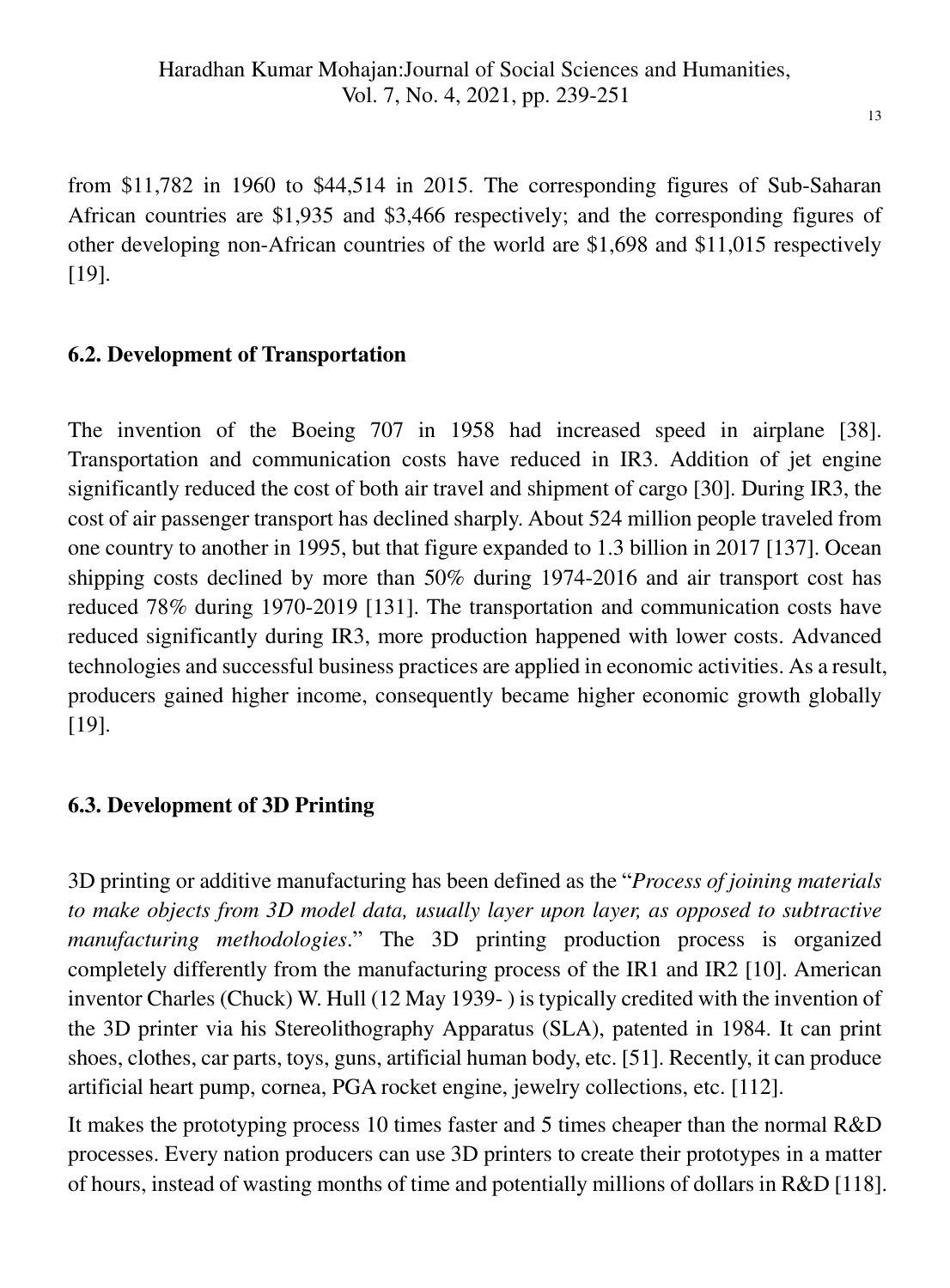It is used in a wide variety of manufacturing, such as aerospace (e.g., turbine blades, fuel nozzles, structural members, etc.), medicine (e.g., implants, instruments, prostheses, etc.), defense (e.g., field replacement parts, inventory reduction, etc.), custom manufacturing (e.g., razor handles, sneaker soles, etc.), prototyping (e.g., structural electronics, fit/function validation, etc.), art (e.g., jewelry, costume design, footwear), hobbies (e.g., geometric designs, figurines, toys, etc.), and education (e.g., conceptual modeling, problem-solving, career readiness, etc.) [106].

There are different types of 3D printing depending on the size, detail and scope of a project, such as Fused Deposition Modeling (FDM), Stereolithography (SLA) Technology, Digital Light Processing (DLP), Continuous Liquid Interface Production (CLIP), etc. Recently, 3D printers became cheaper and all nations can use them for their necessary productions. The 3D printing market is growing at more than 100% per annum [121]. In general, it has five common parts: input material, print head, build plate, axes, and 3D design file [106]. The Economists have addressed 3D printing as the foundation of the IR4. The 3D printing revolution is happened from the top down to the bottom up in trade and consumption patterns [25].

The 3D printer has a variety of processes in which material is deposited, joined or solidified by computer-aided design (CAD) to create 3-dimensional objects by fusing 2-dimensional layers of cured photopolymers, extruded thermoplastics, welded metals, or fused powders [127]*.* The 3D printing allows products to be customized according to an individual"s needs and preferences. It is used in several industries, such as automotive, aerospace, plastics, and medical. In the US industry two-thirds of manufacturers use 3D printing [92].

EADS, GE, Boeing, and Ford are using high-end 3D printing machines to produce critical parts for airplanes, automobiles, wind turbines, and a myriad of other machines [69]. In 3D printing the additive manufacturing process uses only the fixed amount of material needed to produce a product; while subtractive manufacturing processes remove materials to produce a product and generates waste that can be recycled into new stock [106].

During the COVID-19 pandemic, extreme shortage of personal protective equipment (PPE) and medical supplies, such as face masks, testing kits, nasopharyngeal swabs, and medical ventilators that leads to the collapse of total medical systems. Various companies and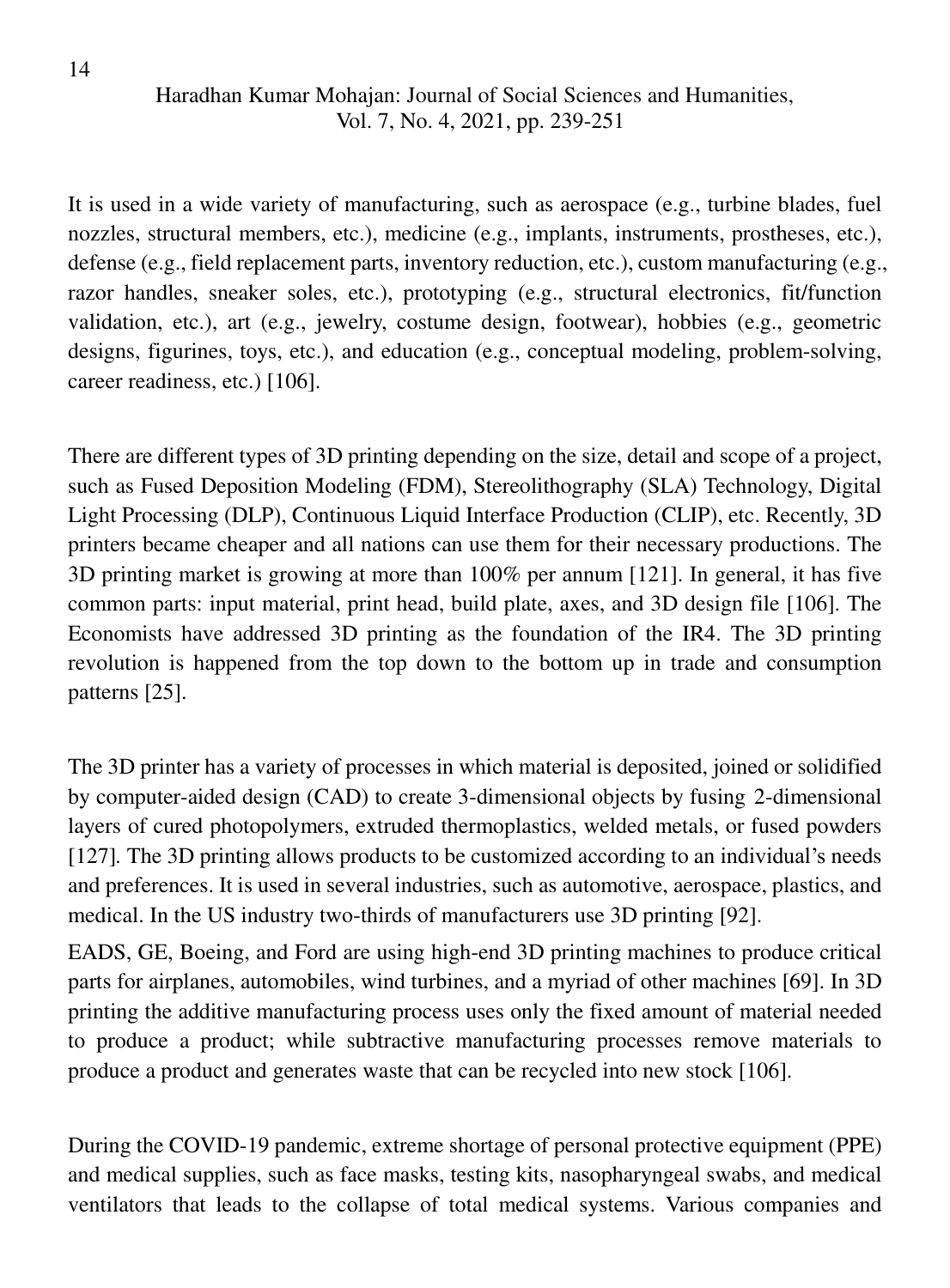individuals around the world used 3D printing to make medical goggles, face masks, nasopharyngeal swabs, valves for medical ventilators, shells of handheld body temperature monitors, and breathing masks [56].

## **6.4. Robotics Technologies**

The term "robot" refers to forced labor. A robot is an electromechanical machine that has intelligent to do stipulate action guided by a computer program or electronic circuitry. It can perform tasks by moving into the real world. Numerous high-technology and artificial intelligence, such as information-, nano-, bio-technologies, are used to develop robots [20]. The word "robot" comes from the 1920s by Czech poet, Karel Capek, in a tragic play, *Rossum's Universal Robots*. The first industrial robot was developed in 1937 in the form of a small crane [42]. The reality of industrial robots came in the 1960s when Joseph F. Engelberger, the "*Father of Robotics*", introduced the Programmable Universal Manipulator Arm (PUMA) robot, weighed two tons, as a freely programmable, universal, and handling device [110]. According to the International Federation of Robotics (IFR), "*Robot is an actuated mechanism programmable in two or more axes with a degree of autonomy, moving within its environment, to perform intended tasks*" [63]. A robot with a cooperative behavior with the human when it is used; recently the fine term "cobot" has been given [2].

The word "Robotics" is an interdisciplinary branch of engineering and all branches of science. It is considered as the design, construction, implementation and operation of robots [142]. Recently, this branch has been spreading by the use of artificial intelligence devices in the manufacturing units [72]. Isaac Asimov coined and popularized the term robotics through many science-fiction novels and short stories. He invented the three laws of robotics as; i) a robot may not harm a human, ii) it must obey the orders given by human beings where such orders would conflict with the First Law, and ii) it must protect its own existence as long as it does not conflict with the operation of First or Second Law [102].

The development of global robotics strategy and artificial intelligence (AI) has taken special attention to human welfare, health, and safety issues [58]. Technological improvements in robotics and automation dramatically change in boost productivity and efficiency. Man-made robots have recently been trialed in supermarkets, schools, hospitals and some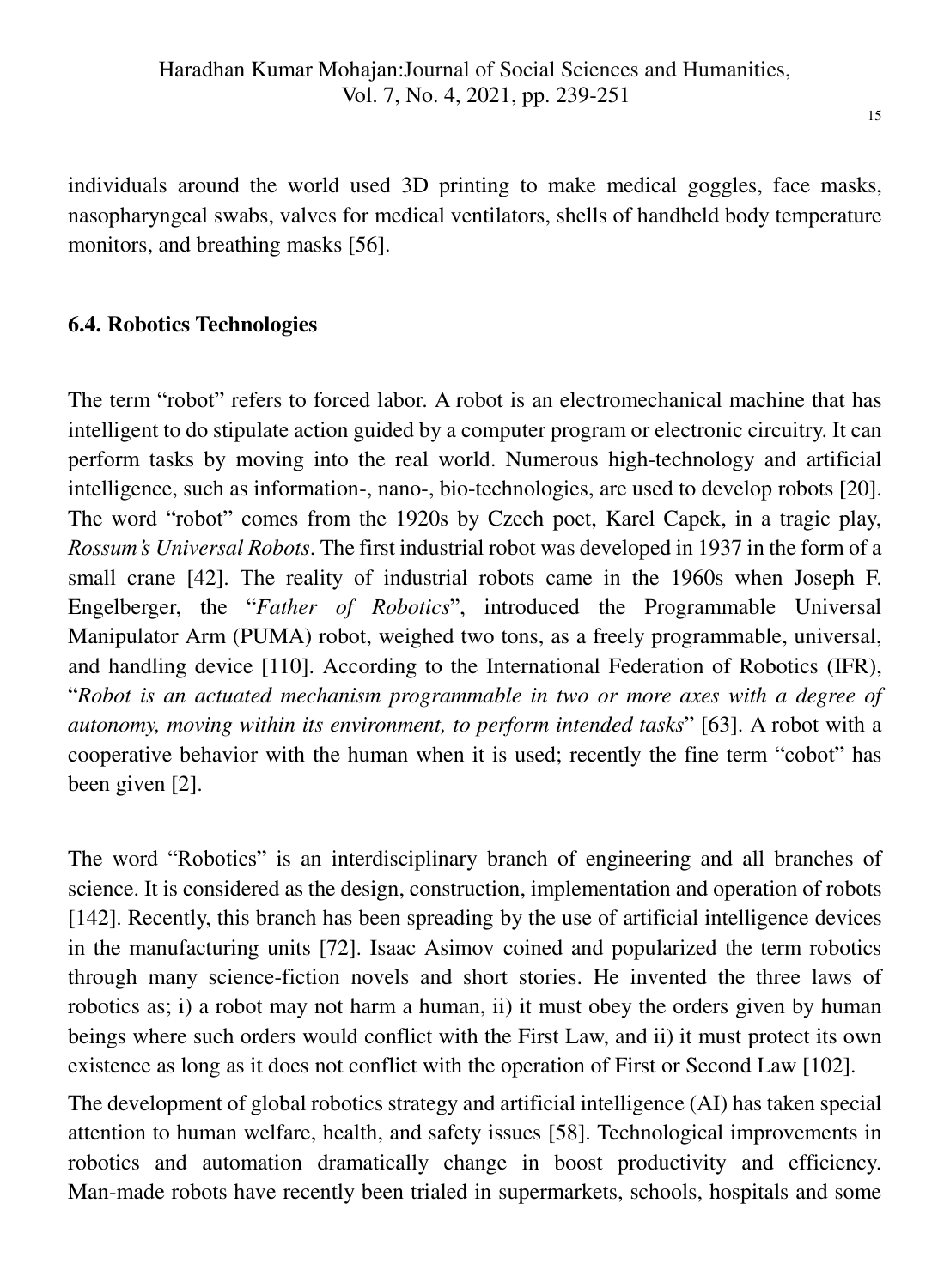other activities in Japan, Germany, the USA, and China. It is skills-biased and labor-saving. A robot sale was growing by 43% in both the USA and the EU in 2011 [63].

Robots can be used in the works that are dangerous, dirty, and/or dull (3D) for a human to perform, such as nuclear power plant, bomb disposal, risky space and undersea activities, toilet washing, municipal waste cleaning, etc. These can be used to collect information that is beyond 5 human senses, such as ability to see in the dark, detect tiny amounts of invisible radiation, measure movement that is too small or fast for the human eye to see [87].

## **6.5. Fab Lab**

A fab lab or fabrication laboratory is a small-scale workshop that provides personal digital fabrication and also a global network of local labs [37]. The fab lab program began in 2001 as collaboration between the Grassroots Invention Group and the Centre for Bits and Atoms at the Media Lab in the MIT with a grant from the National Science Foundation of Washington, DC. It works to do almost everything for mass production [128]. It is linking to a global community of learners, educators, technologists, researchers, makers, and innovators. It consists of 3D printer of plastic parts, 3- axes CNC machines, printed circuit broad milling, microprocessor and digital electronics design, cutters for sheet materials. As of November 2019, there existed in total 1830 Fab Labs in the world and spans in all continents [134].

## **7. Five Pillars of the IR3**

In the early 2015, Jean-Claude Juncker, President of the EC, arranged out his pathways for an "Energy Union" that downs energy prices, and reduces greenhouse gas (GHG) emissions. Solar power has been driven mainly by Germany and then in China. It is established on the basis of the three objectives of EU climate and energy policy: i) security of supply, ii) sustainability, and iii) competitiveness. The EU has targeted about 20% of renewable energy within 2020 [145]. The five energy pillars of the IR3 are [98]; 1) ever-changing to renewable energy, 2) altering the building stock of every continent into micro-power plants to collect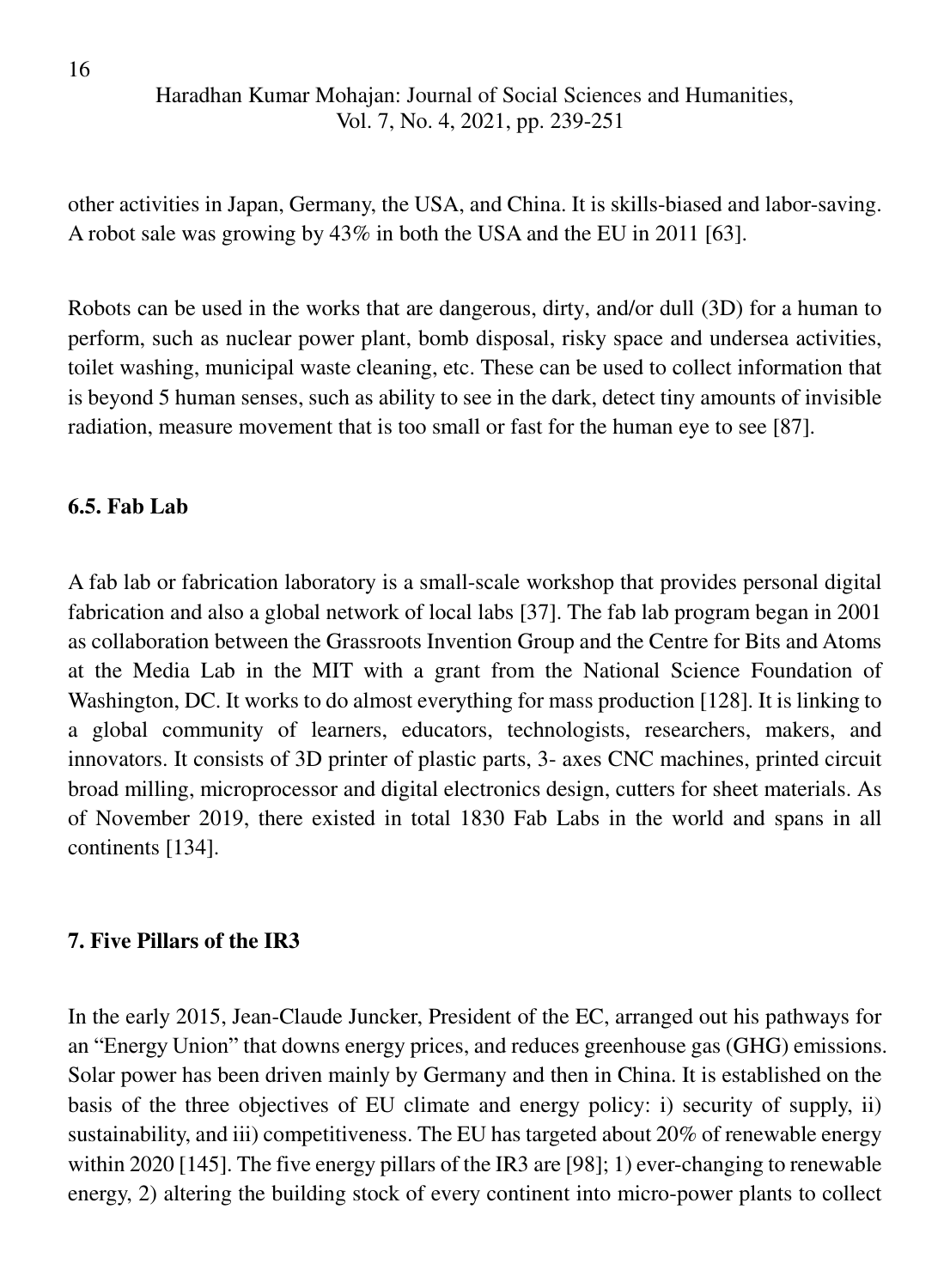renewable energies onsite, 3) deploying hydrogen and other storage technologies in every building and throughout the infrastructure to store alternating energies, 4) using internet technology to change the power grid of every continent into an energy internet that acts just like the internet, and 5) transitioning the transport fleet to electric plugin and fuel cell vehicles that can buy and sell green electricity on a smart, continental, communicating power grid. These five-pillars will contribute the nations of the world off oil dependence.

Pillar 1: Renewable forms of energy are; solar, wind, hydro, geothermal, ocean waves and tides, and biomass (garbage, agricultural and forestry waste). At present these energies are very small percentage as compared to the global energy demand. Every nation should take attempts to produce energy from these renewable energy sources to create total green environment [98, 133].

Pillar 2: The countries which have enough sunlight can set up solar panels in the roof of every house to produce electricity. The nations that possess enough wind flow can set up large wind farms to produce electricity. Those who have capacity of producing hydro-electricity can set up dams and produce electricity. Buildings should be designed and constructed such a way that create all of their own energy from locally available renewable energy sources and served as both "power plants" and habitats. The produced electricity will transfer into micro-power plants and then transfer this to high-voltage national grid [98, 133].

Pillar 3: At night sunlight is not found, sometimes wind has no flow; water table may be below due to climate change and unable to produce hydro-electricity. To storage surplus electricity, we use hydrogen, which is considered as the universal medium, and other storage technologies, such as batteries, differentiated water pumping, and other media as the linchpin of the storage network. To maximize renewable energy and to minimize cost it will be necessary to develop new storage technologies. Surplus electricity let to flow through the hydrogen in water to be siphoned out into tank. During shortage period transfer that storage electricity back to green energy [98, 133].

Pillar 4: We share green electricity off-the-shelf IT and internet technology. By the use of Internet technology energy can be shared to the power grid of every continent and then to the world"s power grid just as like the Internet. Transform the grid and electricity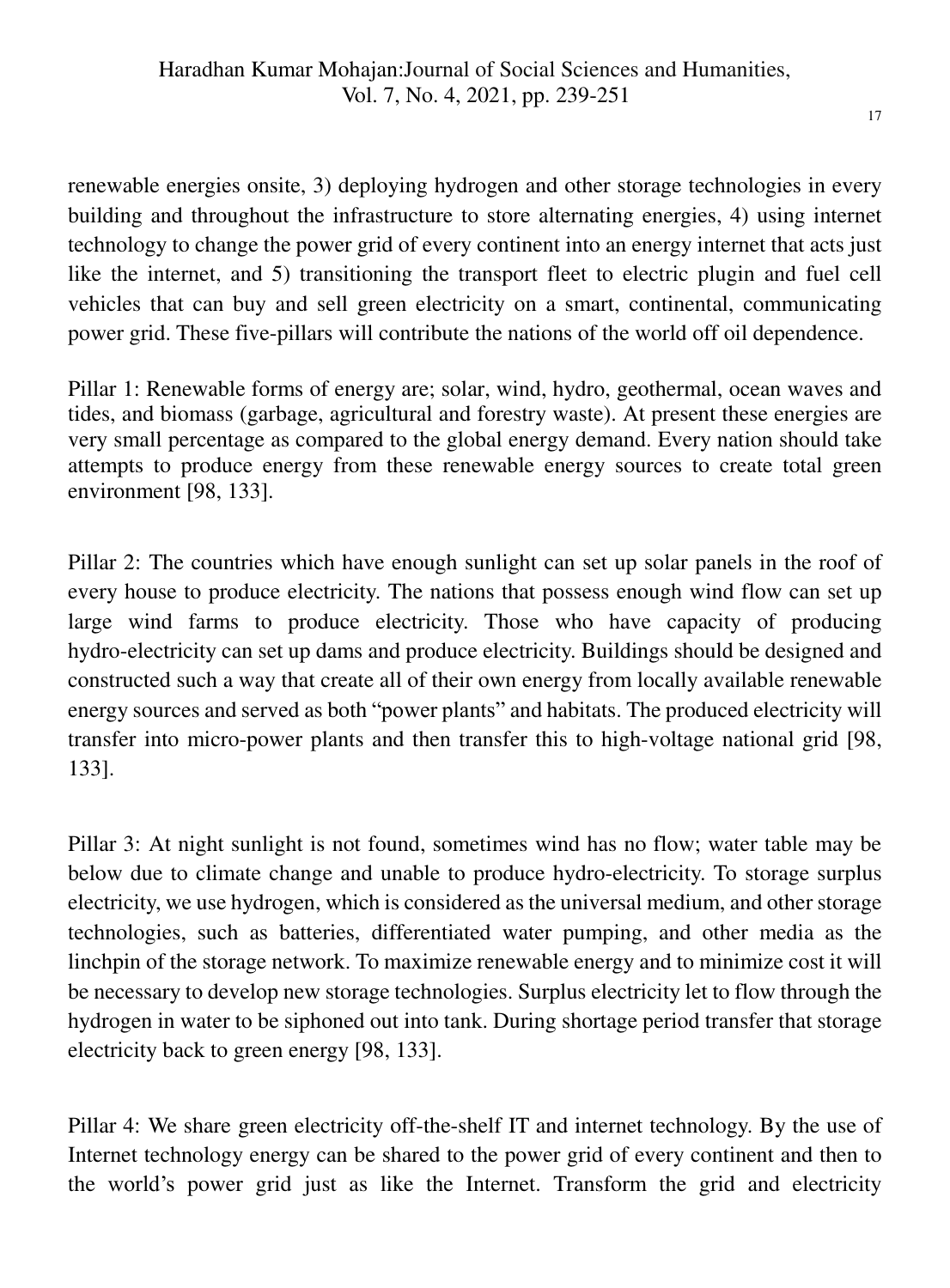transmission line into an energy internet. Millions of buildings, offices, factories, etc. will supply surplus electricity through energy internet to the whole world. These inter-grids will revolutionize the way of electricity is produced and supplied [98, 133].

Pillar 5: Plug in electric and hydrogen fuel cell vehicles to every building for powering vehicles. The vehicles supply surplus energy back to the grid [98, 133].

Application of these five pillars will decrease on the dependence on the fossil fuels and the world will develop in a sustainable way.

## **8. Crises in the IR3**

During the IR3 global climate has changed. Many living species have abolished and more species will vanish in near future [79]. At the end of IR3 unemployment is increasing alarmingly all over the world. The gap between the rich and the poor are widening. The standards of living are declining in most of the regions of the world [80]. More than one billion of the populations of the world have to face hunger and starvation. Eight interdependent crises in the IR3 are: i) demographic explosion and rapid consumer growth, ii) current value, ethics and necessary changes, iii) financial, economic and social crises, iv) food and nutrition crisis, v) water shortage, vi) climate change, vii) energy disaster and the change in global money streams, and viii) political disintegration [99].

Population size of the world swings at differing rates in differing regions. World population was 310 million in 1000, 461 million in 1500, 1 billion in 1800, 1.6 billion in 1900, over 6 billion in 2000 [29]. In 2021, the population becomes more than 7.9 billion and it is estimated that it will become 9-10 billion by 2050 [143]. During the  $20<sup>th</sup>$  century, the population of the world has increased enormously without fluctuation. As the mortality rate has decreased due to developed sanitation, medical progresses, and a massive increase in agricultural output [94]. For the growing population the world faces numerous problems, such as conflicts over food, water, energy, open space and wilderness, transportation infrastructure, educational space, climate change, etc. [27].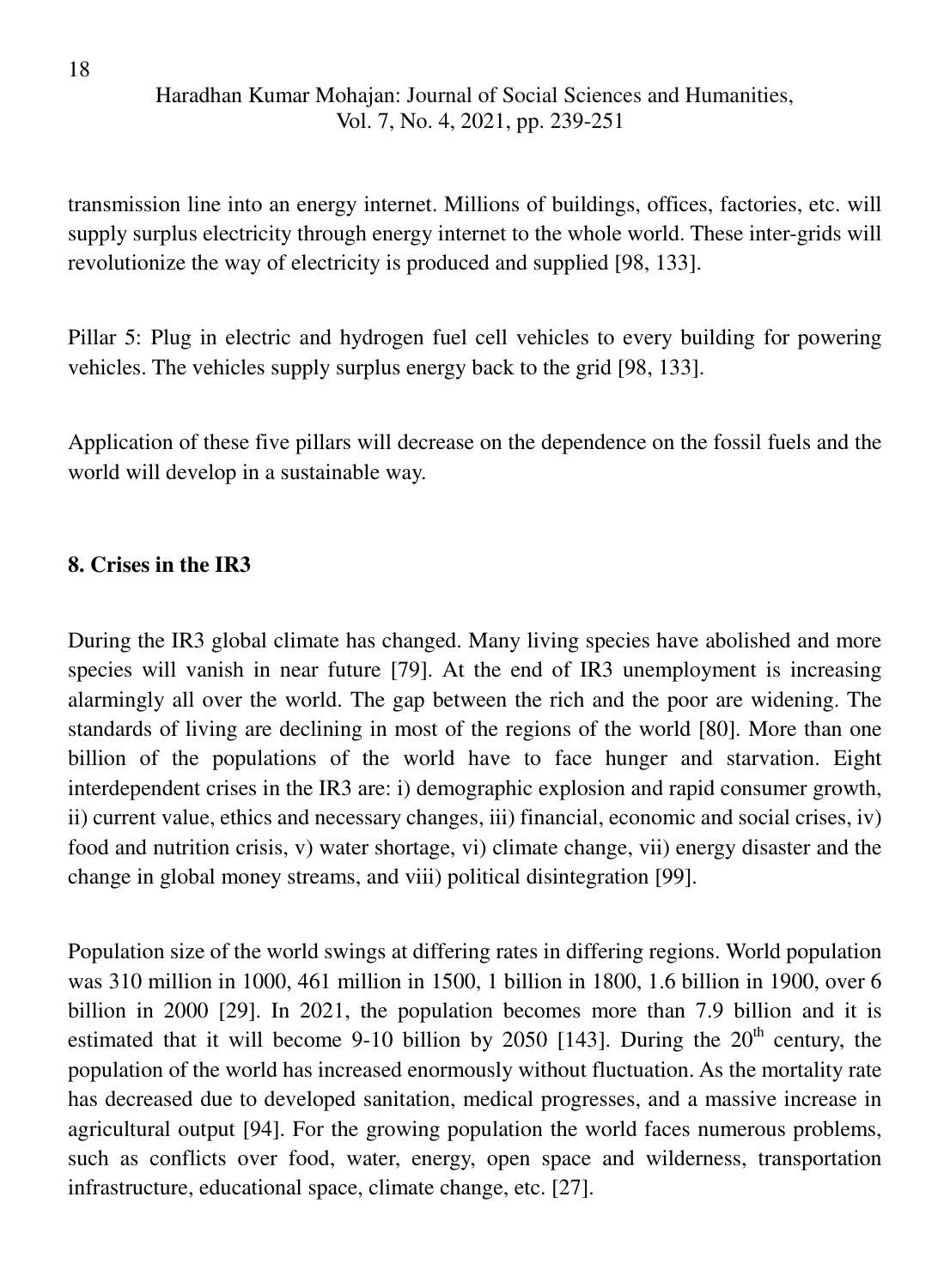The growth rate increases due to the rise in life expectancy in many countries of the world. Most of the Asian and African countries gradually become richer. Child death rates in these countries reduce due to better medical delivery; also the birth rates drop as family will be unable to bear the responsibility of more children [99]. The rising population will create more demand on various foods. The production of biofuels will raise demand for grain. Food production has not improved in Sub-Saharan Africa for the more efficient use of land due to ownership, regulation and law, wars, and water scarcity [83]. There became a global food crisis in 2008 and the price of food rose dramatically in many parts of the world. In 2020 and 2021, COVID-19 pandemic has created serious problem in global food security and nutrition. About 811 million people in the world faced hunger in 2020 due to COVID-19 pandemic. At present about one-seventh of the global populations (about 1 billion) face hunger and starvation [35].

Of the global water supplies, 97.5% is salt and only 2.5% is fresh water. From this fresh water about 70% is used in agriculture, 20% in industry and 10% in household purposes. Fresh water is not distributed evenly in every nation. It is estimated that about 1.8 billion people of the world could have acute fresh water shortages by 2025. The demand for fresh water has increased for the growing world population, biofuel production, climate change, urbanization, dietary change, and economic growth. Global demand for fresh water will increase due to rapid growing populations and will also increase per capita consumption. There will be run short of fresh water for the urbanization [31].

## **9. Effects of IR3**

The IR3 has changed the global society. It has both positive and negative effects. But positive effects are more fruitful than negative effects. As a result, global humanity gains boon from the IR3.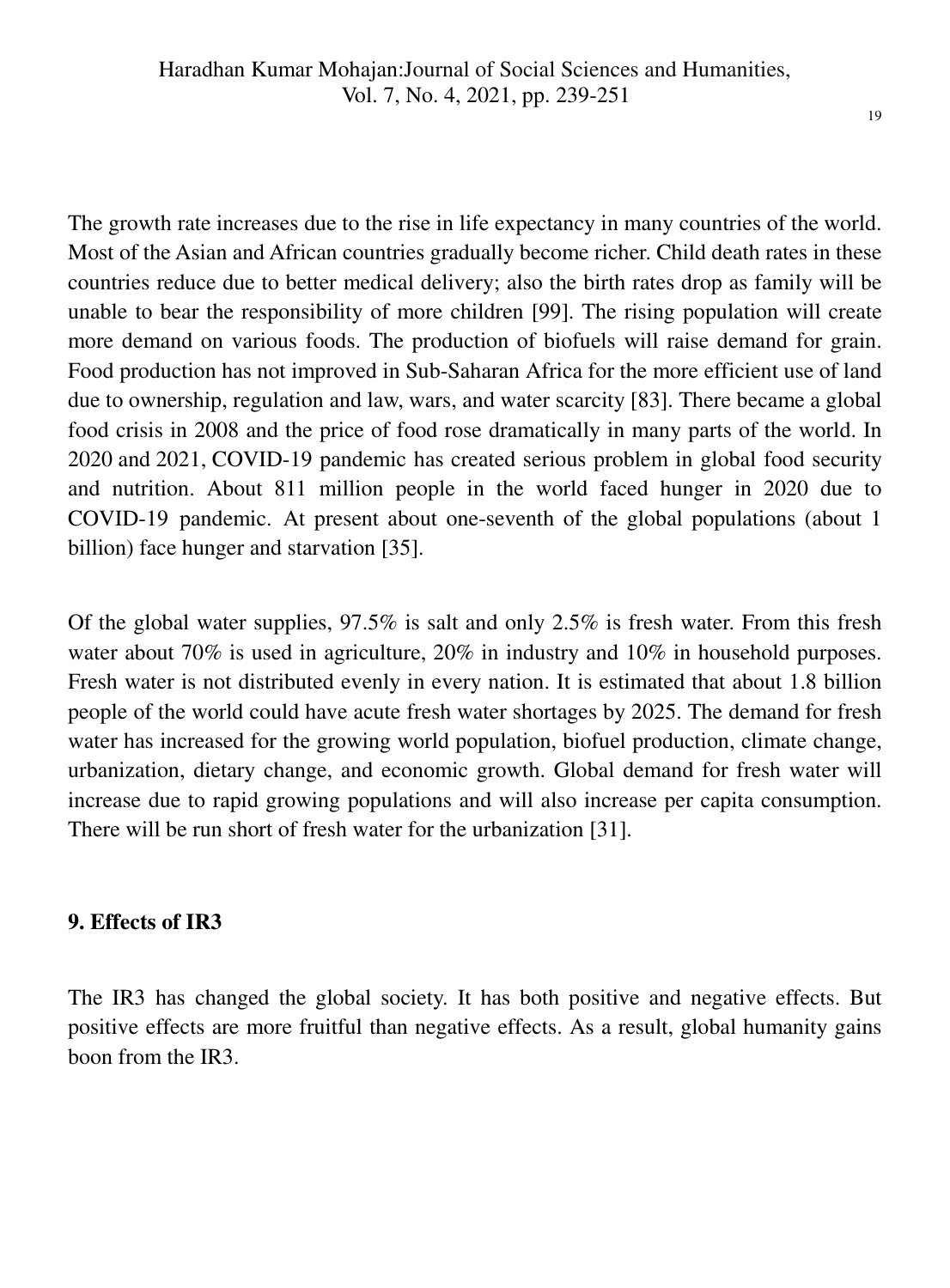#### **9.1. Positive Effects of IR3**

The IR3 has affected every sector of the modern society. It has used advanced technology and the explosion of knowledge in ICT, transportation, advanced manufacturing, distribution, consumption, medical and health, education, agriculture, construction, defense, business, economic activities, administration, etc. There is a vast increase in wealth, the huge production of goods and materials, and the standard of living, etc. have happened during the IR3. The IR3 has created more value in business for workers and create more jobs [82]. During the IR3 most people got healthier diets, better housing, and cheaper goods. It increases mass production to meet the requirements of individual needs [61].

#### **9.2. Negative Effects of IR3**

The IR3 is reducing the consumption of the energy and raw materials and increasing the carbon footprint of manufacturing. It also has created heavy pressure on the world economics, and budget deficits in many countries. During the IR3 child labor has increased, harsh and unsafe working conditions increase in factories. Machines have taken many workers' lives [61]. It has created various challenges worldwide, such as water and air pollution, reduction of biodiversity, destruction of habitat, greenhouse gas emissions, global warming, and climate change, etc. [82].

#### **10. Conclusion and Recommendations**

In this study we have tried to discuss various sides of the third industrial revolution (IR3). In the IR1, only the Great Britain had advanced and the rest of the world was poor. In the IR2, there became a revolutionary change only in the USA. In the IR3, developments are touched in every nation and global humanity has benefited. There is an enormous change during the IR3. It is clear that in the IR3 there are revolutionary developments in education, information and communication technologies (ICT), defense, health, education, financial, and administrative sectors. It is considered as the move from mechanical and analogue electronic technology to digital electronics. In the study, we have observed that great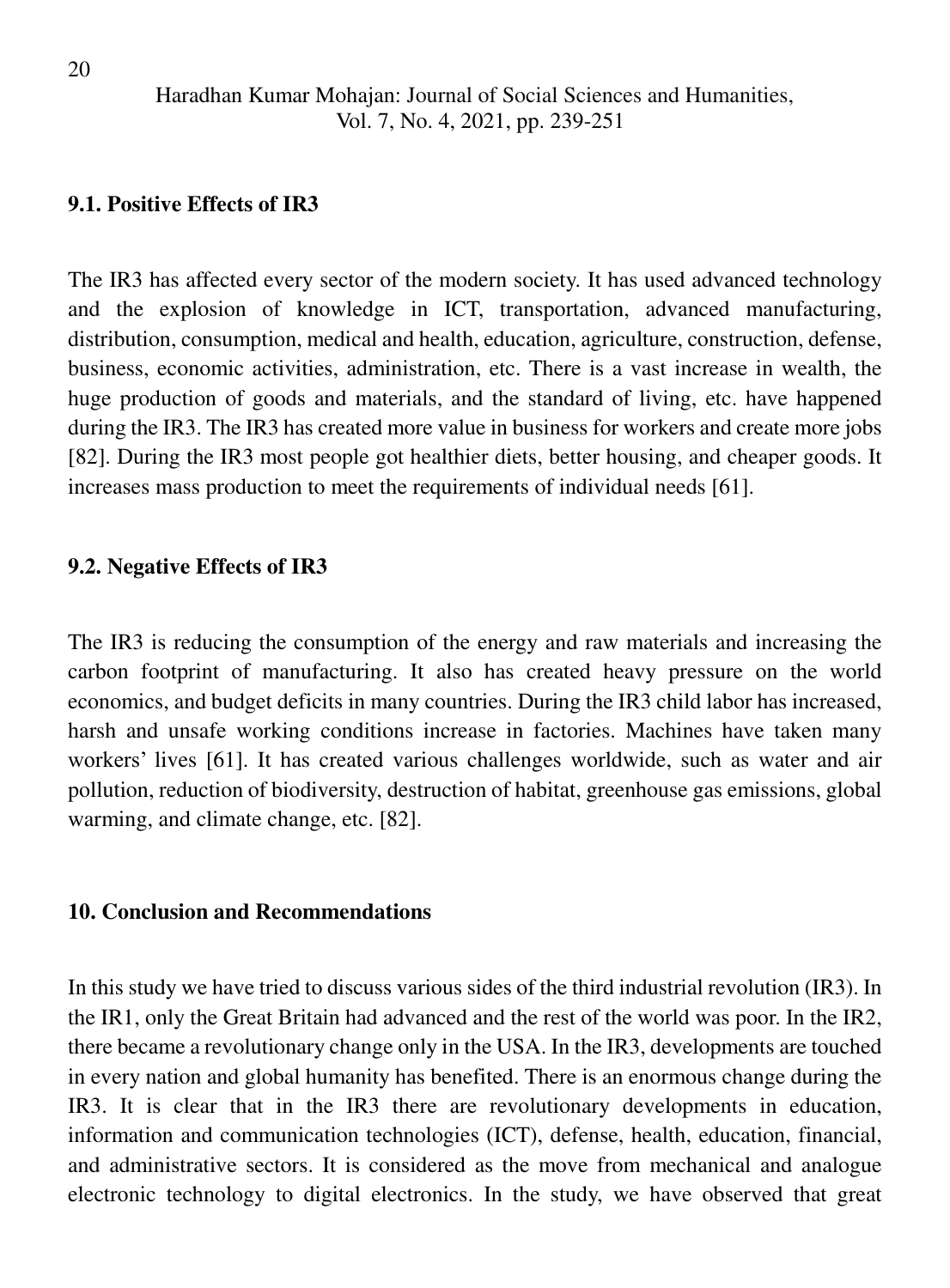inventions in IR3 are semiconductors, mainframe computer, microprocessors, MOS transistors, worldwide web, internet, renewable electricity, e-commerce, and smartphone. During the IR3, environment pollutions, biodiversity reduction, greenhouse gas emissions, global warming, climate change, etc. have created serious problems in the sustainability of all living species in the  $21<sup>st</sup>$  century.

## **References**

- 1. Abramovictch, D., & Franklin, G. (2002). A Brief History of Disk Drive Control. *IEEE control systems*, 22 (3), 28-42.
- 2. Akella, P., Peshkin, M., Colgate, E., & Wannasuphoprasit, W. et al. (1999). Cobots for the Automobile Assembly Line. *Proceedings of the 1999 IEEE International Conference on Robotics & Automation Detroit*, pp. 728-733, Michigan.
- 3. Alpert, D., & Avnon, D. (1993). Architecture of the Pentium Microprocessor. *IEEE Micro*, 13 (3), 11-21.
- 4. Allen, R. C. (2009). *The British Industrial Revolution in Global Perspective: New Approaches to Economic and Social History*. Cambridge University Press, Cambridge, United Kingdom.
- 5. Anderson, C. (2012). *Makers: The New Industrial Revolution*. New York: Crown Publishing Group.
- 6. Anderson, G. D. (2010). The First Weather Satellite Picture. *Weather*, 65 (4), 87.
- 7. Anger, H. O. (1964). Scintillation Camera with Multichannel Collimators. *Journal of Nuclear Medicine*, 5 (6), 515-531.
- 8. Ashley, K. L. (2002). *American Electronics with LabVIEW*. Prentice Hall Professional.
- 9. Ashton, T. S. (1948). *The Industrial Revolution (1760-1830)*. Oxford University Press, London and New York.
- 10.ASTM F2792-12a (2012). *Standard Terminology for Additive Manufacturing Technologies*. ASTM International, West Conshohocken, PA.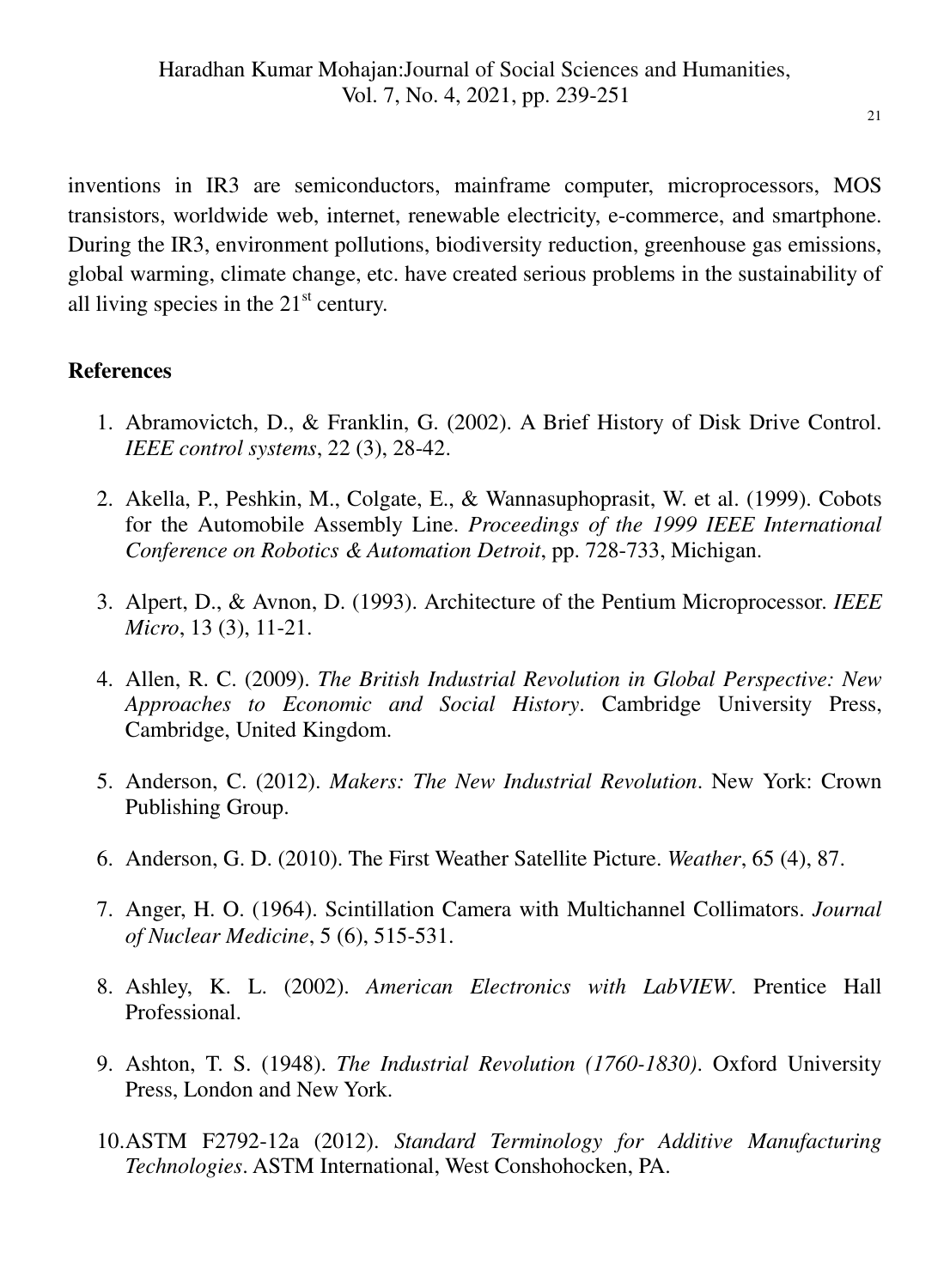- 11.Ayton, M. (2005). *A Racial Crime: James Earl Ray and the Murder of Martin Luther King* Jr. Archebooks Publishing.
- 12.Ballato, J., & Dragic, P. (2016). Glass: The Carrier of Light: A Brief History of Optical Fiber. *International Journal of Applied Glass S*cience, 7 (4), 1-10.
- 13.Belew, L. F. (Ed.) (1977). *Skylab, Our First Space Station*. NASA Scientific and Technical Information Office. OCLC 2644423. SP-400.
- 14.Bellis, M. (2017). *History of the Modem*. ThoughtCo.com.
- 15.Bethe, H. A. (1950). The Hydrogen Bomb. *Bulletin of the Atomic Scientists*, 6 (4), 99-104.
- 16.Blitz, D. (2000). Russell, Einstein and the Philosophy of Non-Absolute Pacifism. *Journal of Bertrand Russell Studies*, 20 (1), 101-128.
- 17.Blume, S., & Geesink, I. (2000). A Brief History of Polio Vaccines. *Science*, 288 (5471), 1593-1594.
- 18.Bojanova, I. (2014). The Digital Revolution: What"s on the Horizon? *IT Professional*, 16 (1), 8-12.
- 19.Bolt, J., Inklaar, R., de Jong, H., & van Zanden, J. (2018). Rebasing "Maddison": New Income Comparisons and the Shape of Long-Run Economic Development. *Maddison Project Working Paper No. 10*.
- 20.Brady, M. (1985). Artificial Intelligence and Robotics. *Artificial Intelligence*, 26 (1), 79-121.
- 21.Braun, E., & MacDonald, S. (1982). *Revolution in Miniature: The History and Impact of Semiconductor Electronics (2nd Ed.)*. Cambridge University Press, Cambridge.
- 22.Bromberg, J. L. (1988). The Birth of the Laser. *Physics Today*, 41 (10), 26-33.
- 23.Brown, L. (2005). *The Teleprompter Manual*. Publisher: The Difference.
- 24.Brown, L., & Powell, M. (2015). *Louise Brown: My Life as the World's First Test-Tube Baby*. Wraxall: Bristol Books CIC.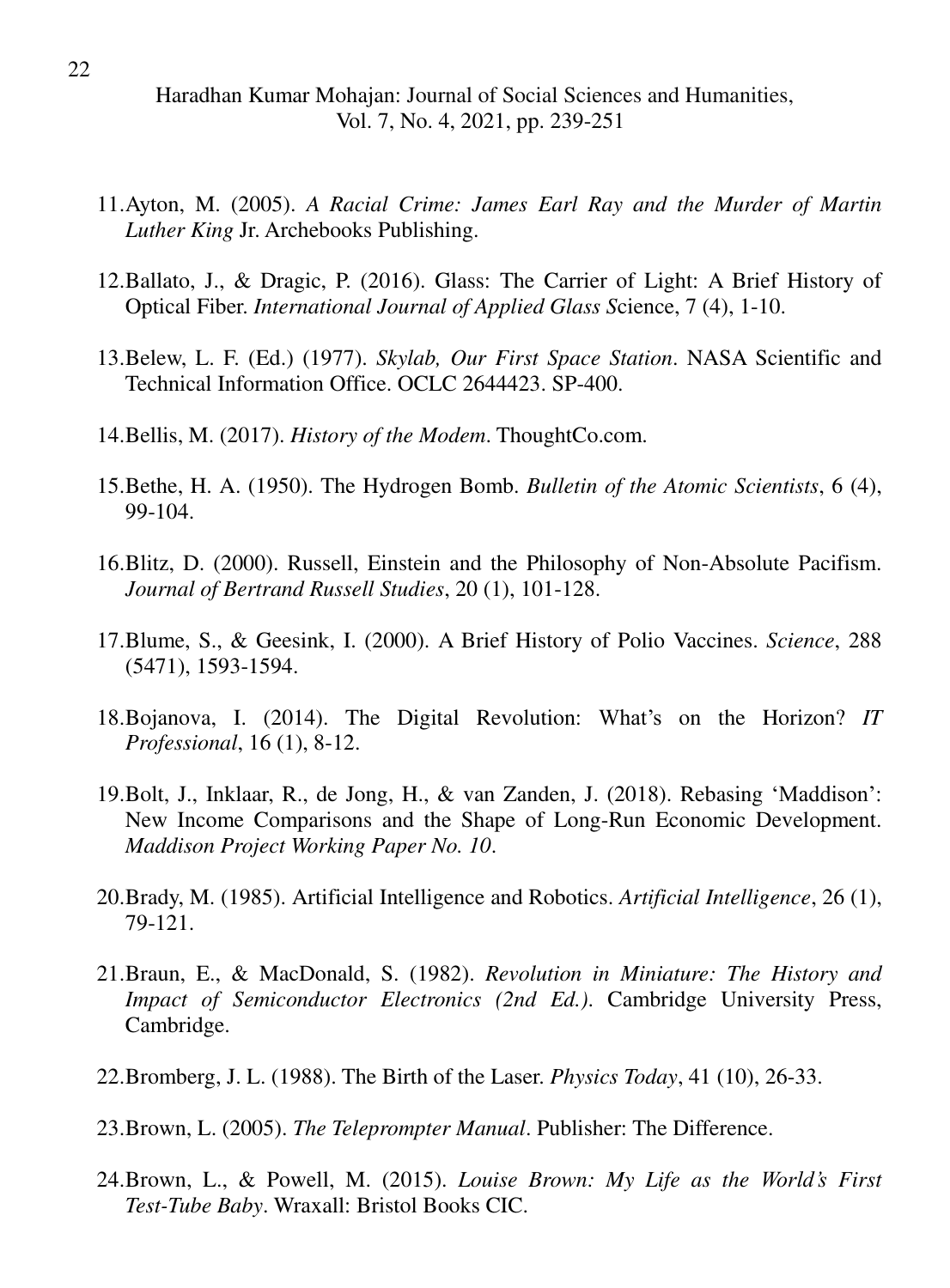- 25.Campbell, T., Williams, C., Ivanova, O., & Garrett, B. (2011). *Could 3D Printing Change the World? Technologies, Potential and Implications of Additive Manufacturing*. Strategic Foresight Report, Atlantic Council, Washington, DC.
- 26.Chapin, D. M., Fuller, C. S., & Pearson, G. L. (1954). A New Silicon p-n Junction Photocell for Converting Solar Radiation into Electrical Power. *Journal of Applied Physics*, 25 (5), 676-677.
- 27.Chowdhury, M. R. (2011). The Population Challenge Facing Bangladesh. *Public Journal of Social Sciences*, 11 (1), 1-6.
- 28.Cipolla, C. M. (1994). *Before the Industrial Revolution: European Society and Economy*, 1000-1700. Third Edition, New York: W.W. Norton.
- 29.Cohen, J. E. (1995). *How Many People Can the Earth Support*? New York: W. W. Norton.
- 30.Connors, J., Gwartney, J. D., & Montesinos, H. M. (2020). The Transportation-Communication Revolution: 50 Years of Dramatic Change in Economic Development. *Cato Journal*, 40 (1), 153-198.
- 31.Dudgeon, D., & Arthington, A. H. et al. (2005). Freshwater Biodiversity: Importance, Threats, Status and Conservation Challenges. *Biological Reviews*, 81 (2), 163-182.
- 32.Eaton, J. (2016). Reconsidering the 1980 Moscow Olympic Boycott: American Sports Diplomacy in East Asian Perspective. *Diplomatic History*, 40 (5), 845-864.
- 33.Fielder, G., Wilson, L., & Guest, J. E. (1966). The Moon from Luna 9. *Nature*, 209, 851-853.
- 34.Fiedler, J. (2004). Hamming Codes. *Iowa State University Math Newsletter*, 54, 1-8.
- 35.FAO, IFAD, UNICEF, WFP, & WHO (2021). *The State of Food Security and Nutrition in the World 2021*. Transforming Food Systems for Food Security, Improved Nutrition and Affordable Healthy Diets for All. Rome, FAO.
- 36.Garrett, R. S. (2016). *Statehood Process and Political Status of US Territories: Brief Policy Background*. Congressional Research Service (CRS).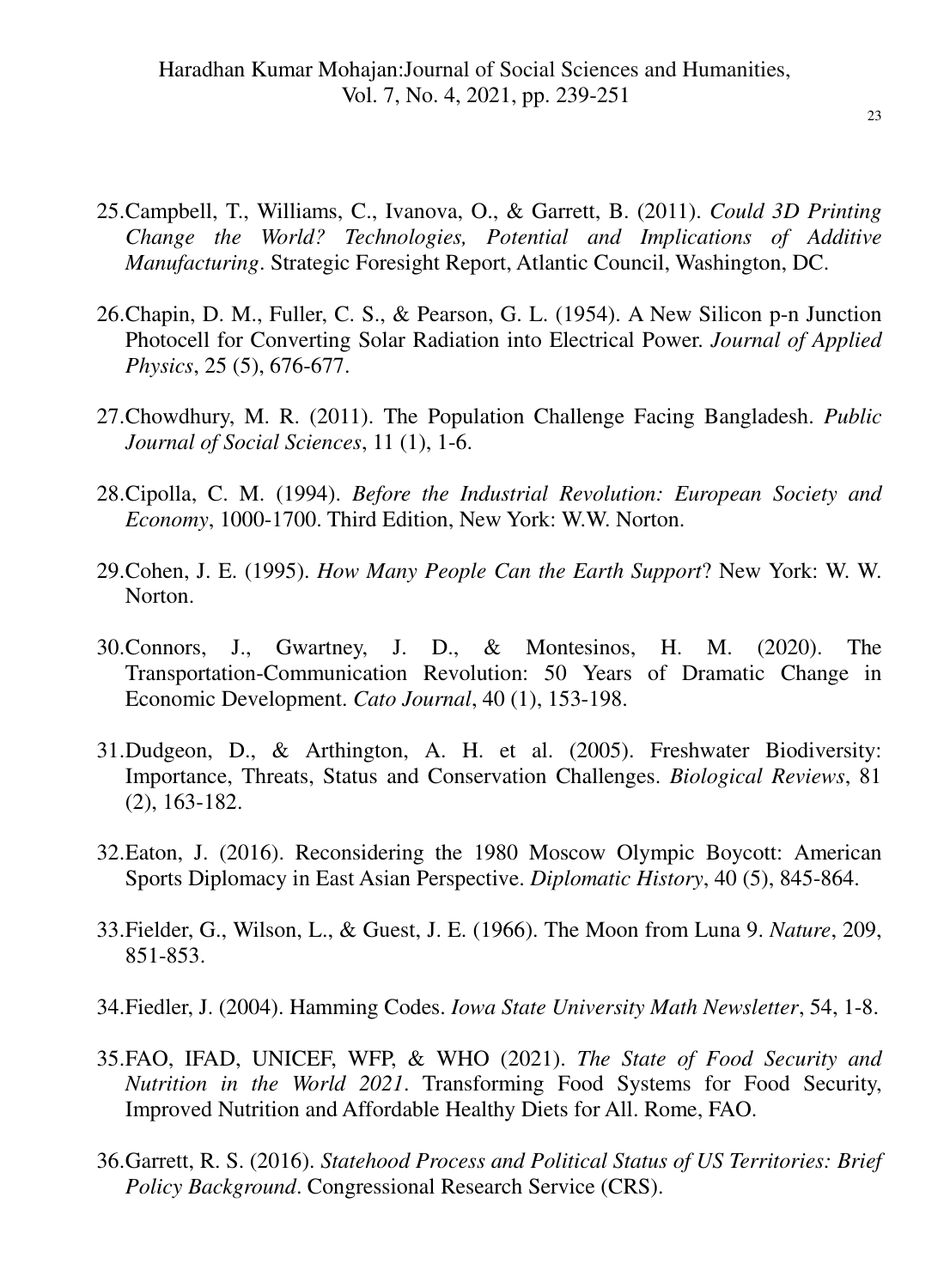- 37.Gershenfeld, N. (2005). *Fab: The Coming Revolution on Your Desktop*. New York: Basic Books.
- 38.Gibbs, R. M., & Howell, H. H. (1959). Noise Characteristics for the Boeing 707. *Noise Control*, 5 (1), 13-17.
- 39.Gonzalez, G. A. (2020). The JFK Assassination and the Progressive Dialectic. In George A. Gonzalez (Ed.), *Popular Culture, Conspiracy Theory, and Star Trek Text*. Publisher: Lexington Books.
- 40.Gordon, R. J. (2000). Does the "New Economy" Measure up to the Great Inventions of the Past? *Journal of Economic Perspectives*, 14 (2), 49-74.
- 41.Gordon, R. J. (2012). Is US Economic Growth Over? Faltering Innovation Confronts the Six Headwinds. *Policy Insight No. 63*. London: The Centre for Economic Policy Research.
- 42.Grau, A., Indri, M., Bello, L. L., & Sauter, T. (2017). Industrial Robotics in Factory Automation: From the Early Stage to the Internet of Things. *The 43rd Annual Conference of the IEEE Industrial Electronics Society*.
- 43.Gyure, B., & Janosi, I. M. (2009). Basics of Lava-lamp Convection. *Physical Review, E* 80 (4 Pt 2), 046307.
- 44.Hall, M. (2018). *Microsoft Corporation, Encyclopedia Britannica*. Encyclopedia Britannica Inc.
- 45.Harland, D. M. (2007). *The First Men on the Moon: The Story of Apollo 11*. Springer Science & Business Media.
- 46.Hatzinger, M., Stastny, M., Grutzmacher, P., & Sohn, M. (2016). The History of Kidney Transplantation. *Urologue* A, 55 (10), 1353-1359.
- 47.Hecht, J. (2010). Short History of Laser Development. *Applied Optics*, 49 (25), F99-F122.
- 48.Hiilamo, H., Crosbie, E., & Glantz, S. A. (2014). The Evolution of Health Warning Labels on Cigarette Packs: The Role of Precedents, and Tobacco Industry Strategies to Block Diffusion. *Tobacco Control*, 23 (1), e2.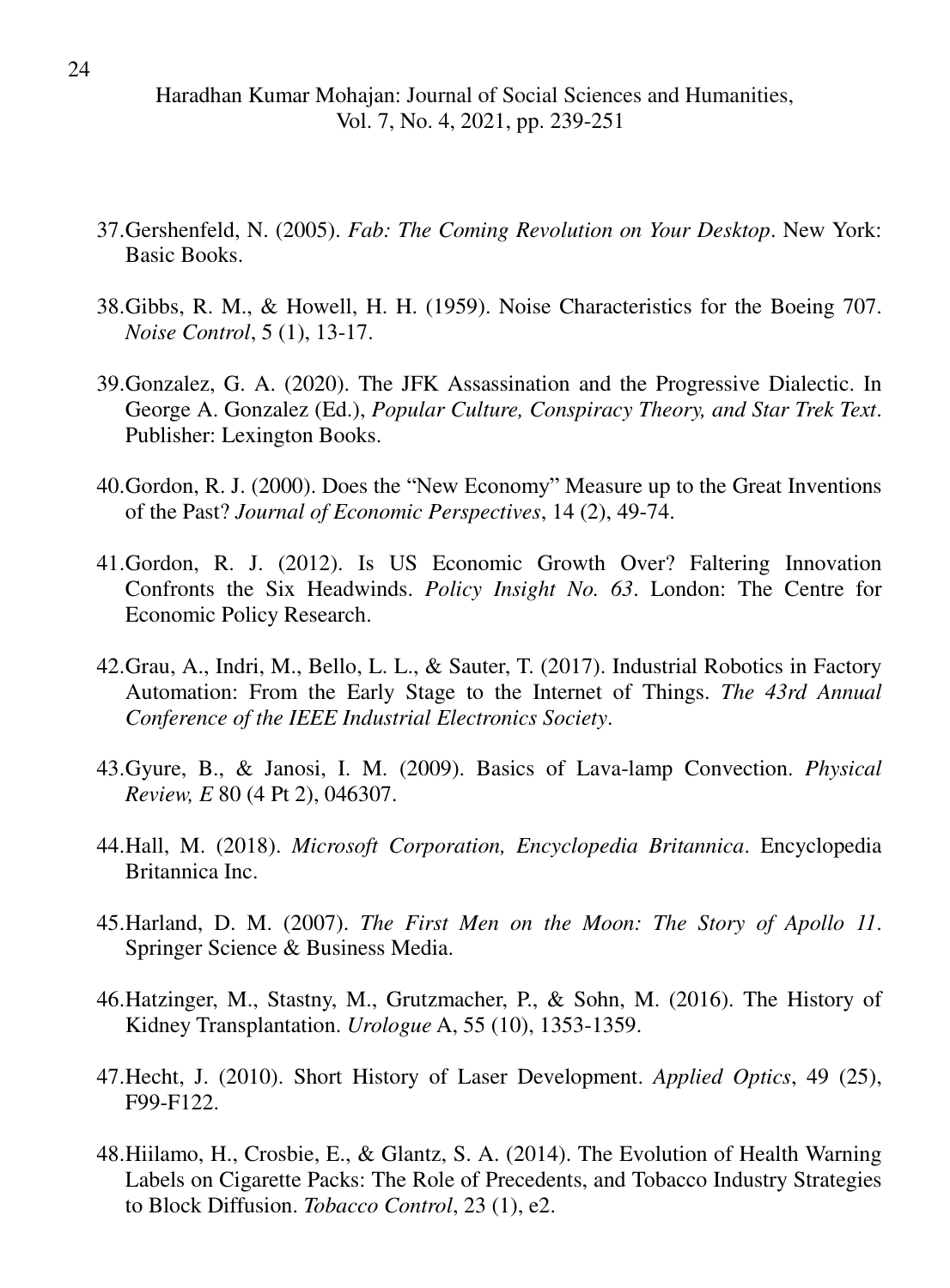- 49.Hill, J. D. (1982). The Development of the First Successful Heart-Lung Machine. *The Annals of Thoracic Surgery*, 34 (3), 337-341.
- 50.Holbrook, D. (2006). The Man behind the Microchip: Robert Noyce and the Invention of Silicon Valley (Review). *Technology and Culture*, 47 (3), 678-680.
- 51.Holzmann, P., Breitenecker, R. A., Soomro, A. A., & Erich, J. S. (2017). User Entrepreneur Business Models in 3D Printing. *Journal of Manufacturing Technology Management*, 28 (1), 75-94.
- 52.Hougan, J. (1984). *Watergate, Deep Throat and the CIA*. New York: Random House.
- 53.Ilardi, G. J. (2009). The 9/11 Attacks: A Study of Al Qaeda"s Use of Intelligence and Counterintelligence. *Studies in Conflict & Terrorism*, 32 (3), 171-187.
- 54.Immink, K. S. (1998). Compact Disc Story. *Journal of the Audio Engineering Society*, 46 (5), 458-460.
- 55.Ingells, D. J. (1970). *747: Story of the Boeing Super Jet*. Fallbrook, CA: Aero Publishers.
- 56.Ishack, S., & Lipner, S. R. (2020). Applications of 3D Printing Technology to Address COVID-19-related Supply Shortages. *American Journal of Medicine*, 133 (7), 771-773.
- 57.Inoué, S. (1986). *Video Microscopy*. Springer Science and Business Media, New York.
- 58.Kaivo-Oja, J., Roth, S., & Westerlund, L. (2017). Futures of Robotics. Human Work in Digital Transformation. *International Journal of Technology Management*, 73 (4), 176-205.
- 59.Kamalakar, S., & Bovine, J. T. (2015). Bovine Spongiform Encephalopathy (Mad Cow Disease). *The Journal of Clinical and Scientific Research*, 4 (1), 93-95.
- 60.Kanovsky, E. (1992). *The Economic Consequences of the Persian Gulf War: Accelerating OPEC's Demise*. Washington Institute for Near East Policy, Washington DC.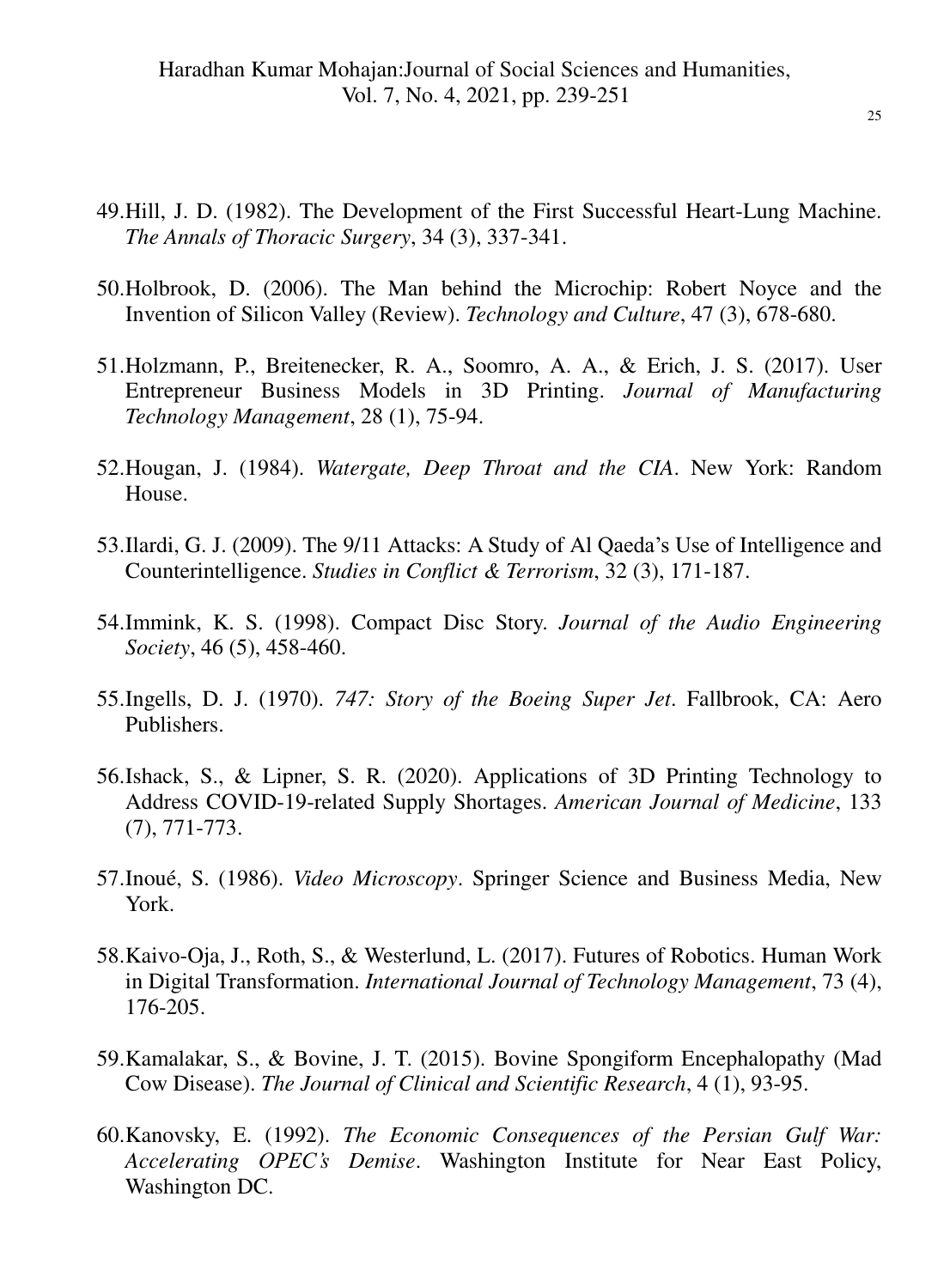- 61.Kaplan, D. L., & Casey, M. C. (1958). Occupational Trends in the United States, 1900 to 1950. *Bureau of the Census Working Paper No. 5*. Washington, DC: G.P.O.
- 62.Katuk, N., Zakaria, N. H., & Mahamud, K. R. K. (2019). Mobile Phone Sensing using the Built-in Camera. *International Journal of Interactive Mobile Technologies*, 13 (2), 102-114.
- 63.Keisner, C. A., Raffo, J., & Wunsch-Vincent, S. (2015). Breakthrough Technologies–Robotics, Innovation and Intellectual Property. *Economics Research Paper No. 30*, Economics and Statistics Division, World Intellectual Property Organization, Geneva.
- 64.Kemeny, J. G., & Kurtz, T. E. (1964). BASIC: A Manual for BASIC, the Elementary Algebraic Language Designed for Use with the Dartmouth Time Sharing System (1st Ed.). Hanover, N. H.: Dartmouth College Computation Center.
- 65.Krull, A. R. (1956). *A History of Artificial Satellite*. Jet Propulsion, 26 (5), 369-383.
- 66.Langlois, R. N. (2002). Computers and Semiconductors. In B. Steil, D. G. Victor & R. R. Nelson (Eds.), *Technological Innovation and Economic Performance*, pp. 265-284, Princeton University Press: Princeton, NJ.
- 67.Levy, R. J. (2011). The Michael Jackson Autopsy: Insights Provided by a Forensic Anesthesiologist. *Journal of Forensic Research*, 2 (8), 1000138.
- 68.Linzmayer, O. W. (2004). *Apple Confidential 2.0: The Definitive History of the World's Most Colorful Company*. No Starch Press.
- 69.Lipson, H., & Kurman, M. (2013). *Fabricated: The New World of 3D Printing*. Indianapolis, IN: John Wiley & Sons.
- 70.Litván, G. (1996). *The Hungarian Revolution of 1956: Reform, Revolt and Repression*. London: Longman.
- 71.Lynn, L. H. (1998). The Commercialization of the Transistor Radio in Japan. *IEEE Transactions on Engineering Management*, 45 (3), 220-229.
- 72.Madakam, S., Holmukhe, R. M., & Jaiswal, D. K. (2019). The Future Digital Work Force: Robotic Process Automation (RPA). *Journal of Information Systems and*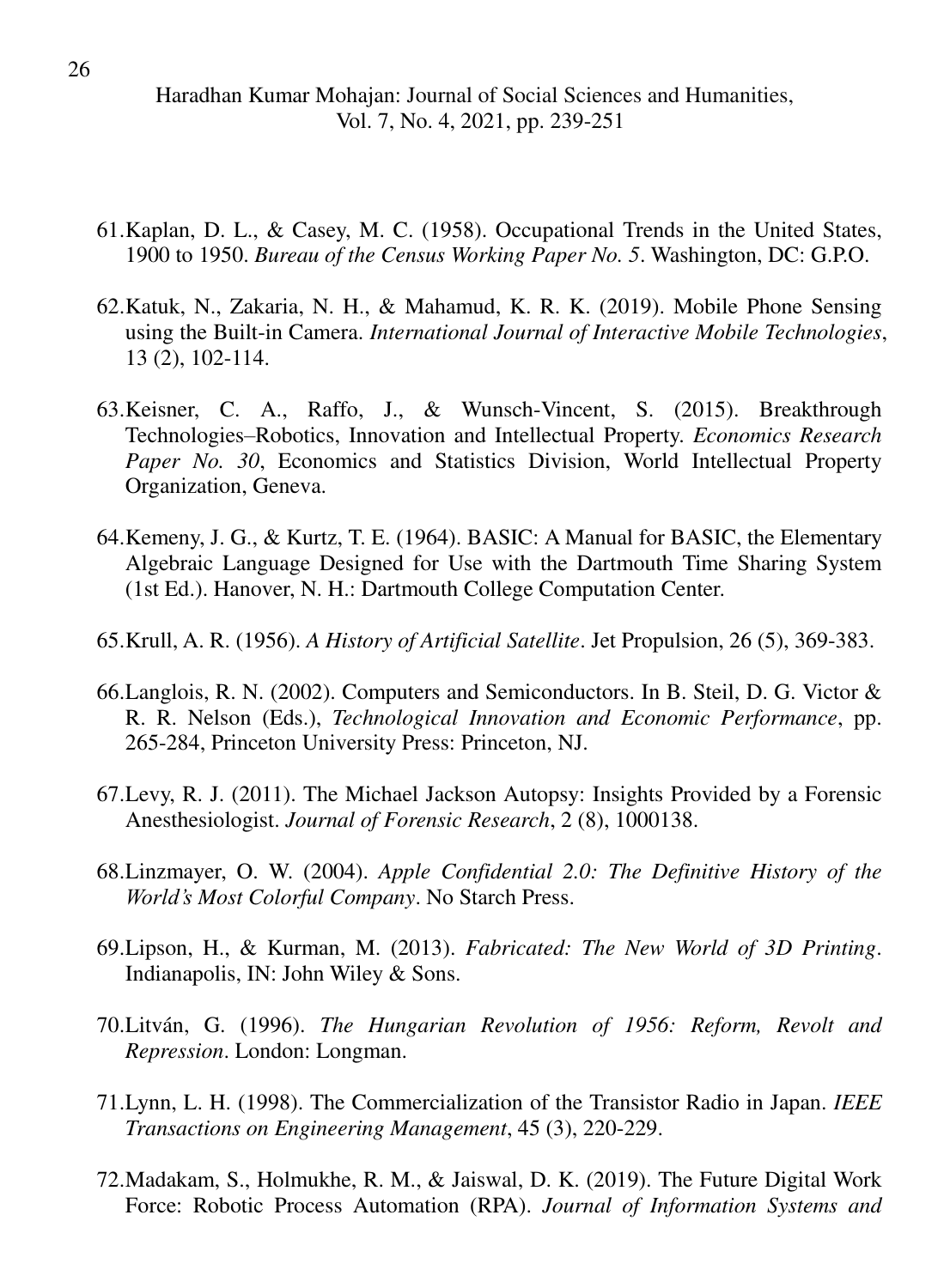*Technology Management*, 16, e201916001.

- 73.Mamilla, V. R., Srinivasulu, M., & Prasad, M. N. (2016). Study on Computer Numerical Control (CNC) Machines. *International Journal of Advanced Scientific Research*, 1 (1), 21-25.
- 74.Manning, T. (2020). *The Assassination of Indira Gandhi. Bachelor Thesis*, Georgian Court University.
- 75.Marron, D. (2009). *Consumer Credit in the United States: A Sociological Perspective from the 19th Century to the Present*. Publisher: Palgrave Macmillan.
- 76.Mazumder, S. (2018). The Persistent Effect of US Civil Rights Protests on Political Attitudes. *American Journal of Political Science*, 62 (4), 922-935.
- 77.Mickalowski, K., Mickelson, M, & Keltgen, J. (2008). Apple"s iPhone Launch: A Case Study in Effective Marketing. *The Business Review*, 9 (2), 283-288.
- 78.Mitchell, W. J. (1977). *Computer-Aided Architectural Design*. Petrocelli/Charter, New York.
- 79.Mohajan, H. K. (2011). Greenhouse Gas Emissions Increase Global Warming. *International Journal of Economic and Political Integration*, 1 (2), 21-34.
- 80.Mohajan, H. K. (2018). Aspects of Mathematical Economics, Social Choice and Game Theory. PhD Dissertation, *Jamal Nazrul Islam Research Centre for Mathematical and Physical Sciences (JNIRCMPS)*, University of Chittagong, Bangladesh.
- 81.Mohajan, H. K. (2019). The First Industrial Revolution: Creation of a New Global Human Era. *Journal of Social Sciences and Humanities*, 5 (4), 377-387.
- 82.Mohajan, H. K. (2020). The Second Industrial Revolution has Brought Modern Social and Economic Developments. *Journal of Social Sciences and Humanities*, 6 (1), 1-14.
- 83.Mohajan, H. K. (2021). Food and Nutrition Security in Africa (Unpublished Manuscript).
- 84.Moise, E. E. (1996). *Tonkin Gulf and the Escalation of the Vietnam War*. University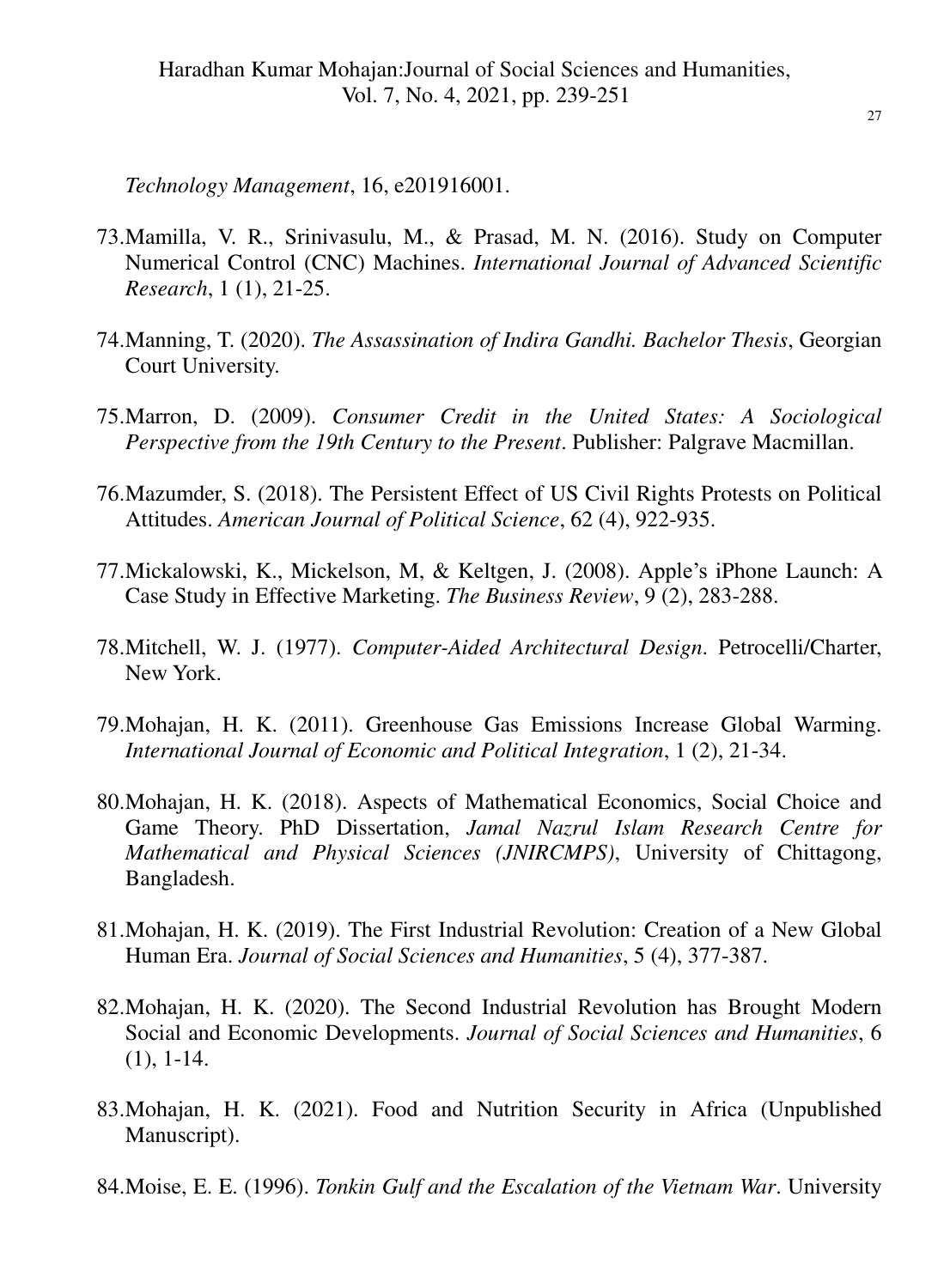of North Carolina Press.

- 85.Mollenhoff, K., Oros-Peusquens, A.-M., & Shah, N. J. (2012). Introduction to the Basics of Magnetic Resonance Imaging. In Gründer G. (Ed.), *Molecular Imaging in the Clinical Neurosciences. Neuromethods*, vol 71. Humana Press, Totowa, NJ.
- 86.Morrison, J. (2013). *Nelson Mandela, South Africa's First Black President, Dies at Age 95*. The Washington Times.
- 87.Murashov, V., Hearl, F., & Howard, J. (2016). Working Safely with Robot Workers: Recommendations for the New Workplace. *Journal of Occupational and Environmental Hygiene*, 13 (3), D61–D71.
- 88.Napach, B. (2013). *Facebook Surges and Mark Zuckerberg Pockets \$3.8 billion*. Yahoo! Finance.
- 89.Nelson, M., & Levy, S. (2011). The History of the Tetracyclines. *Annals of the New York Academy of Sciences*, 1241 (1), 17-32.
- 90.Osborn, L. S. (2014). Regulating Three-Dimensional Printing: The Converging Worlds of Bits and Atoms. *San Diego Law Review*, 51, 553-561.
- 91.Pandey, S. P., Singh, A., Singh, V., & Tiwari, P. (2017). Analysis of Black Box of International Airlines and its Future Scope. *International Journal of Current Engineering and Technology*, 7 (5), 214-218.
- 92.PwC (2016). *3D Printing Comes of Age in US Industrial Manufacturing*. <https://tinyurl.com/zbcg42c>
- 93.Rahu, M. (2003). Health Effects of the Chernobyl Accident: Fears, Rumours and the Truth. *European Journal of Cancer*, 39 (3), 295-299.
- 94.Randers, J. (2012). *2052: A Global Forecast for the Next Forty Years*. Vermont: Chelsea Green Publishing.
- 95.Rantanen, A. (2016). Southdale Shopping Center: Modernin Kauppakeskuksen Syntymästä 60 Vuotta. *Yhdyskuntasuunnittelu-lehti*, 54 (4).
- 96.Reamer, A. (2014). *The Impacts of Technological Invention on Economic Growth: A Review of the Literature*. The George Washington Institute of Public Policy,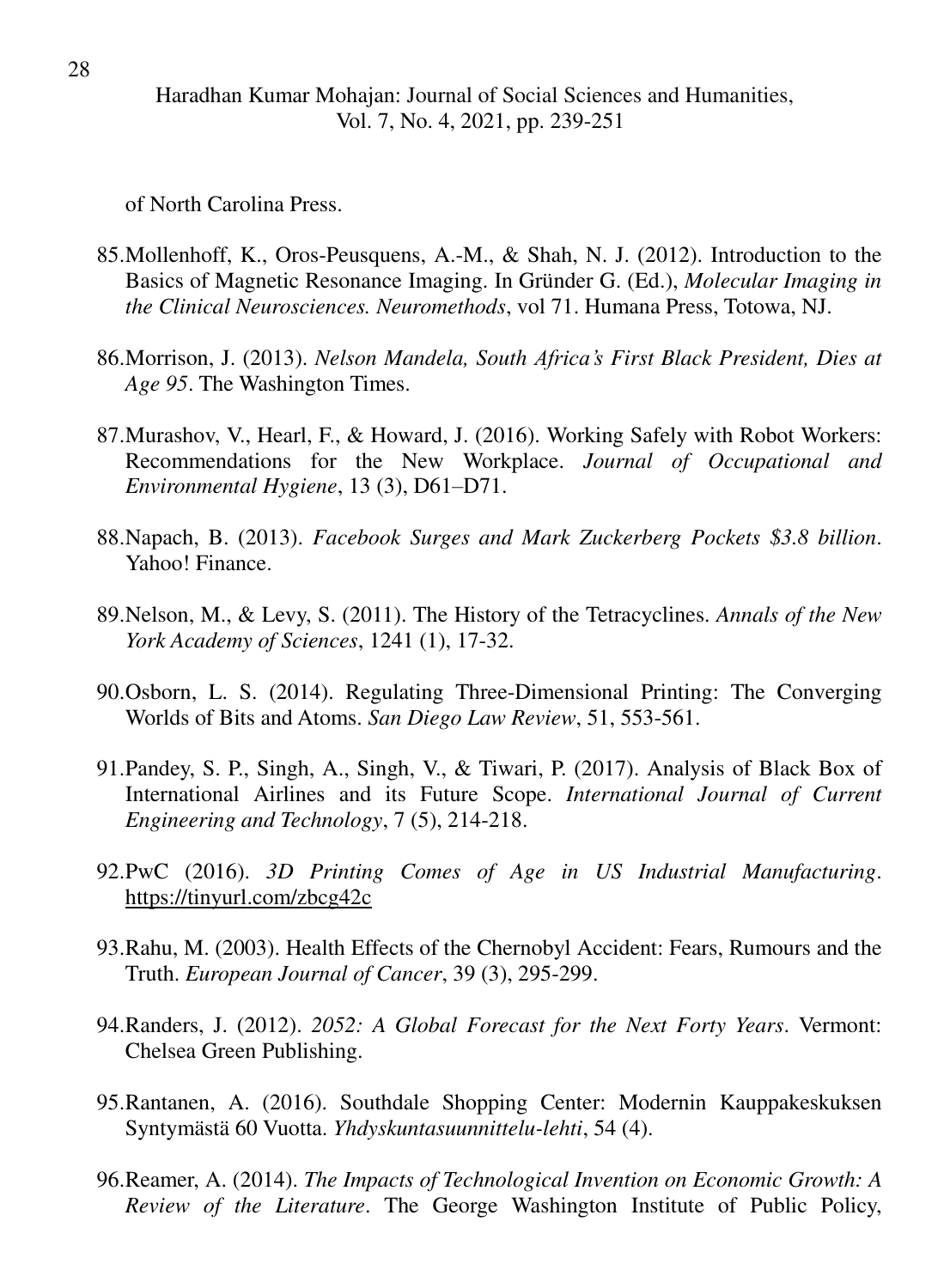Washington, DC.

- 97.Rifkin, J., Carvalho, M., Consoli, A., & Bonifacio, M. (2008). Leading the Way to the Third Industrial Revolution. *European Energy Review*, 2 (1), 4-18.
- 98.Rifkin, J. (2011). *The Third Industrial Revolution: How Lateral Power is Transforming Energy, the Economy, and the World*. Palgrave Macmillan, New York, NY.
- 99.Rijk, G., & Gulpers, M. (2010). *The Third Industrial Revolution. Multi-committed Company (MCC): The Archetype to Capture Consumer Loyalty*. Food, Beverages & HPC: A Thematic Insight, Western Europe, ING.
- 100. Roberts, B. H. (2015). The Third Industrial Revolution: Implications for Planning Cities and Regions. *Urban Frontiers Working Paper 1*. Canberra Urban and Regional Futures (CURF), University of Canberra, Australia.
- 101. Sadat, S. S., & Ghaysarian, H. (2019). Analysis of the End of the Iran-Iraq War. *Ganjine- Ye Asnad*, 29 (3), 68-98.
- 102. Saha, S. K. (2011). *Introduction to Robotics (2nd Ed.)*. Tata McGraw-Hill, New Delhi.
- 103. Salus, P. H. (1995). *Casting the Net: from ARPANET to Internet and Beyond*. Publisher: Addison-Wesley Professional.
- 104. Sambana, B. (2016). Web Search Engine. *International Journal & Magazine of Engineering, Technology, Management and Research*, 3 (3), 774-784.
- 105. Sandler, S. (1999). *The Korean War: No Victors, No Vanquished*. University Press of Kentucky.
- 106. Sargent, J. F., & Schwartz, R. X. (2019). *3D Printing: Overview, Impacts, and the Federal Role*. Congressional Research Service (CRS), The USA.
- 107. Sarotte, M. E. (2014). *The Collapse: The Accidental Opening of the Berlin Wall*. Basic Books.
- 108. Satheesan, A. A., Sugathan, A., & Patil, I. V. (2020). Overcoming Challenges of Space Walk: Reducing the Risk for an Astronaut. *International Journal of Trend in*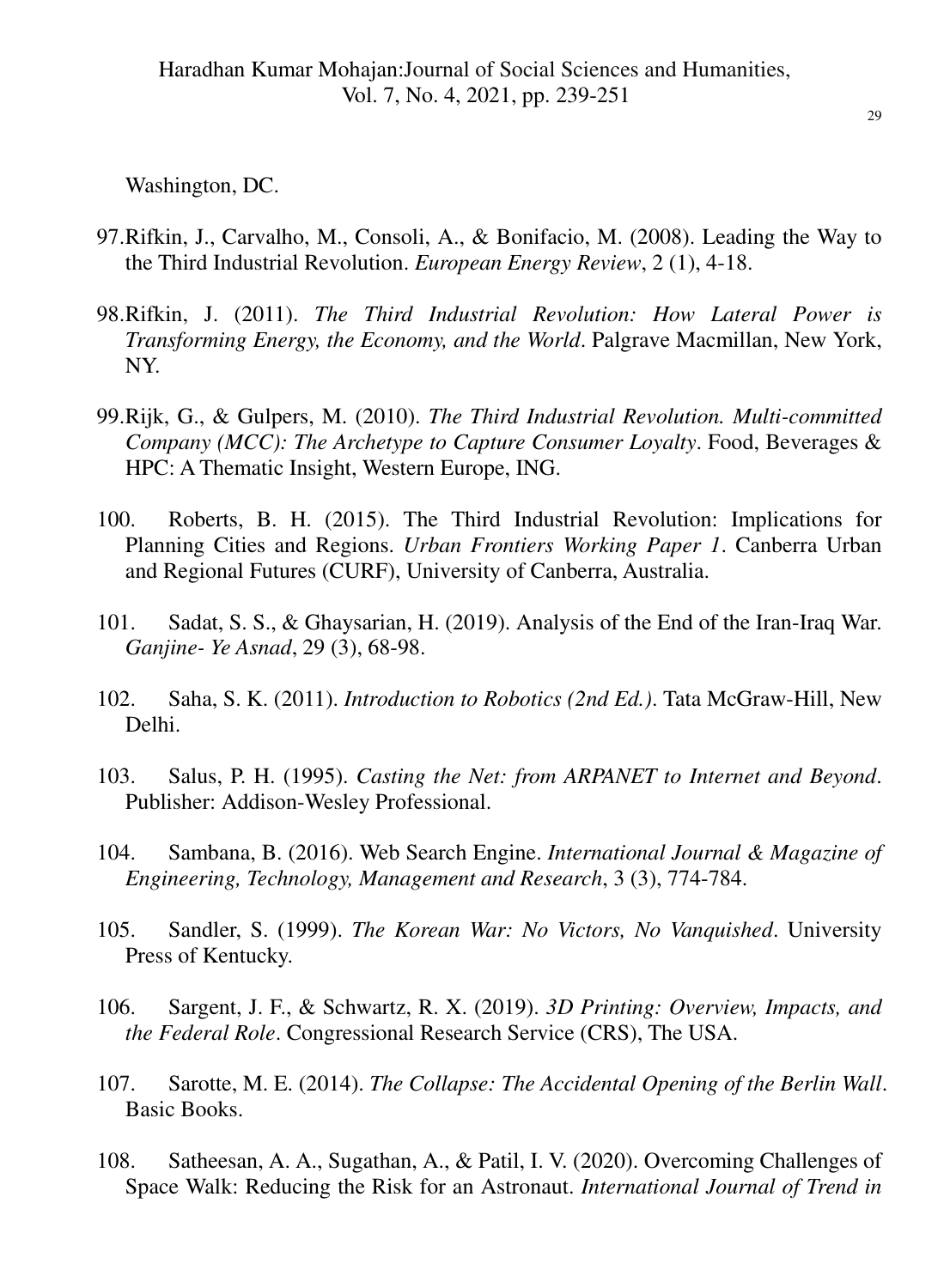*Research and Development*, 7 (5), 158-162.

- 109. Schultz, M. (1985). Steering: A Century of Progress. *Popular Mechanics*, 162 (5), 59.
- 110. Schweitzer, G. (2003). *Robotics–Chances and Challenges of a Key Science*. The 17th International Congress of Mechanical Engineering (COBEM 2003), São Paulo, Brasil, November 10-14, 2003.
- 111. Seideman, T. (1992). Barcodes Sweep the World. In C. J. Amato (Ed.), *Inside Out: Wonders of Modern Technology*. New York: Smithmark.
- 112. Shahrubudin, N., Lee, T. C., & Ramlan, R. (2019). An Overview on 3D Printing Technology: Technological, Materials, and Applications. *Procedia Manufacturing*, 35, 1286-1296.
- 113. Shell, O., & Delury, J. (2013). *Wealth and Power: China's Long March to the Twenty-first Century*. Publisher: Random House.
- 114. Sherman, J. (2003). *The History of the Personal Computer*. Publisher: Franklin Watts.
- 115. Sherr, L. (2014). *Sally Ride: America's First Woman in Space*. Simon & Schuster.
- 116. Shorrocks, A., Davies, J., & Lluberas, R. (2020). *Global Wealth Report 2020*. Credit Suisse Research Institute.
- 117. Simmons, M. (1995). *The Credit Card Catastrophe: The 20th Century Phenomenon that Changed the World*. Barricade Books.
- 118. Sniderman, B., Baum, P., & Rajan, V. (2016). 3D Opportunity for Life: Additive Manufacturing Takes Humanitarian Action. *Delight Insight*, 1 (19), 25-41.
- 119. Snijders, C., & Zijdeman, R. (2004). Reputation and Internet Auctions: eBay and Beyond. *Analyse & Kritik*, 26, 158-184.
- 120. Sohrabi, M. C., & Dashtaki, N. A. (2019). Ask Search Engine: Features and Performance Identification. *Webology*, 16 (1), 77-85.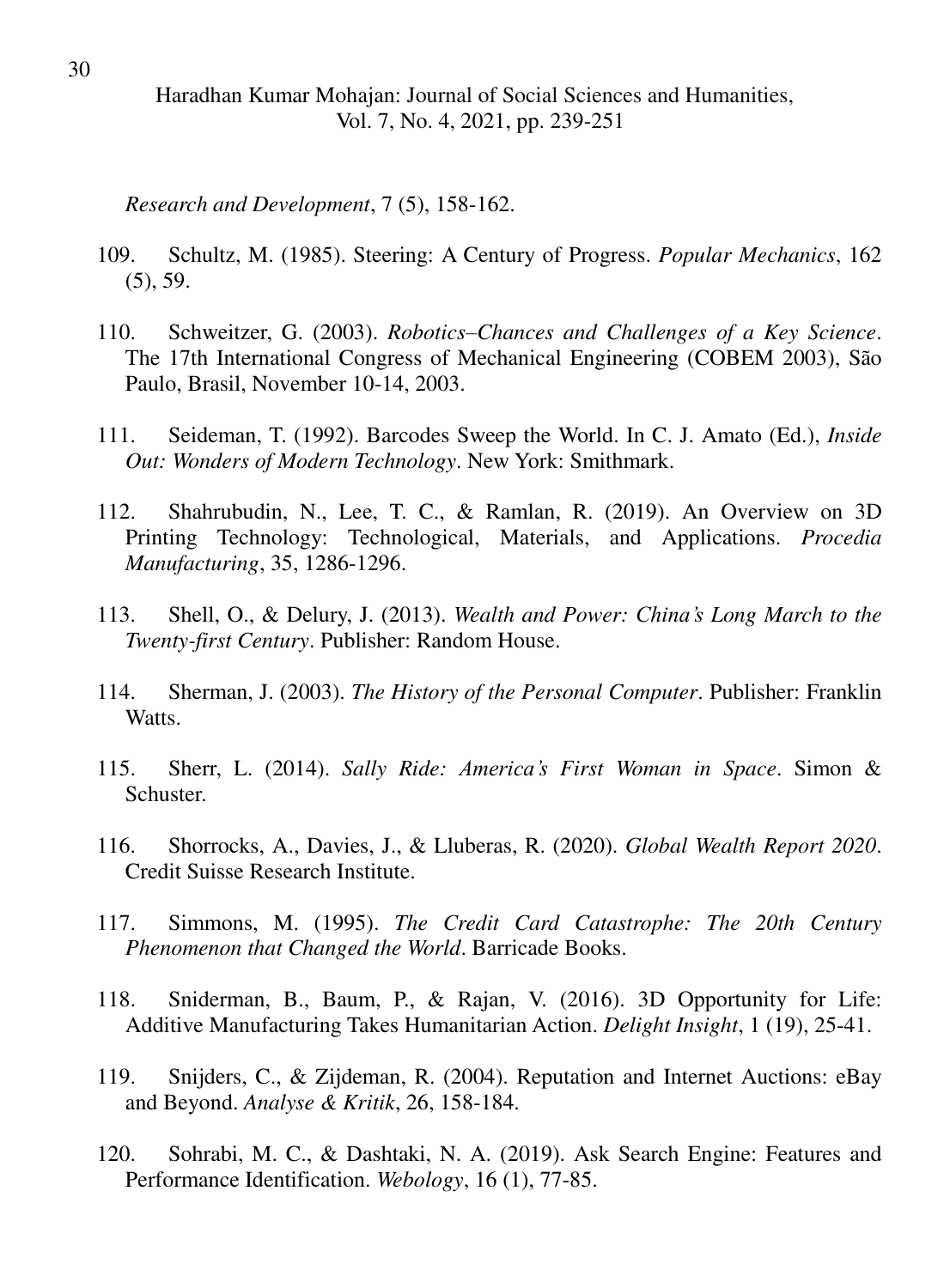- 121. Stansbury, J. W., & Idacavage, M. J. (2016). 3D Printing with Polymers: Challenges among Expanding Options and Opportunities. *Dental Materials*, 32 (1), 54-64.
- 122. Streich, B., & Weisgerber, W. (1996). *Computergestützter Architekturmodellbau: CAAD-Grundlagen, Verfahren, Beispiele*. Birkhäuser, Basel.
- 123. Swade, D. D. (1993). Redeeming Charles Babbage's Mechanical Computer. *Scientific American*, 268 (2), 86-91.
- 124. Swift, J. (2007). The Cuban Missile Crisis. *History Review*, (57), 6. <http://www.historytoday.com/john-swift/cuban-missile-crisis>
- 125. Taalbi, J. (2019). Origins and Pathways of Innovation in the Third Industrial Revolution. *Industrial and Corporate Change*, 28 (5), 1125-1148.
- 126. Taylor, F. (2006). *The Berlin Wall: 13 August 1961-9 November 1989*. Bloomsbury.
- 127. Tofail, S. A. M., Koumoulos, E. P., Bandyopadhyay, A., Bose, S., O"Donoghue, L., & Charitidis, C. (2017). Additive Manufacturing: Scientific and Technological Challenges, Market Uptake and Opportunities. *Materials Today*, 21 (1), 22-37.
- 128. Troxler, P. (2011). Libraries of the Peer Production Era. In van Abel, Bas; Evers, Lucas; Klaassen, Roel; Troxler, Peter (Eds.). *Open Design Now. Why Design Cannot Remain Exclusive*. BIS Publishers.
- 129. Troxler, P. (2013). Making the 3rd Industrial Revolution. In J. Walter-Herrmann & C. Büching (Eds.), *Fab Labs: Of Machines, Makers and Inventors*, Transcript Publishers, Bielefeld.
- 130. Urban, F. (2007). Designing the Past in East Berlin before and after the German Reunification. *Progress in Planning*, 68 (1), 1-55.
- 131. US Bureau of Transportation Statistics (2019). *US Air Carrier* Traffic. [www.transtats.bts.gov/TRAFFIC](http://www.transtats.bts.gov/TRAFFIC)
- 132. Villarreal, M. A., & Fergusson, I. F. (2017). *The North American Free Trade Agreement (NAFTA)*. Congressional Research Service.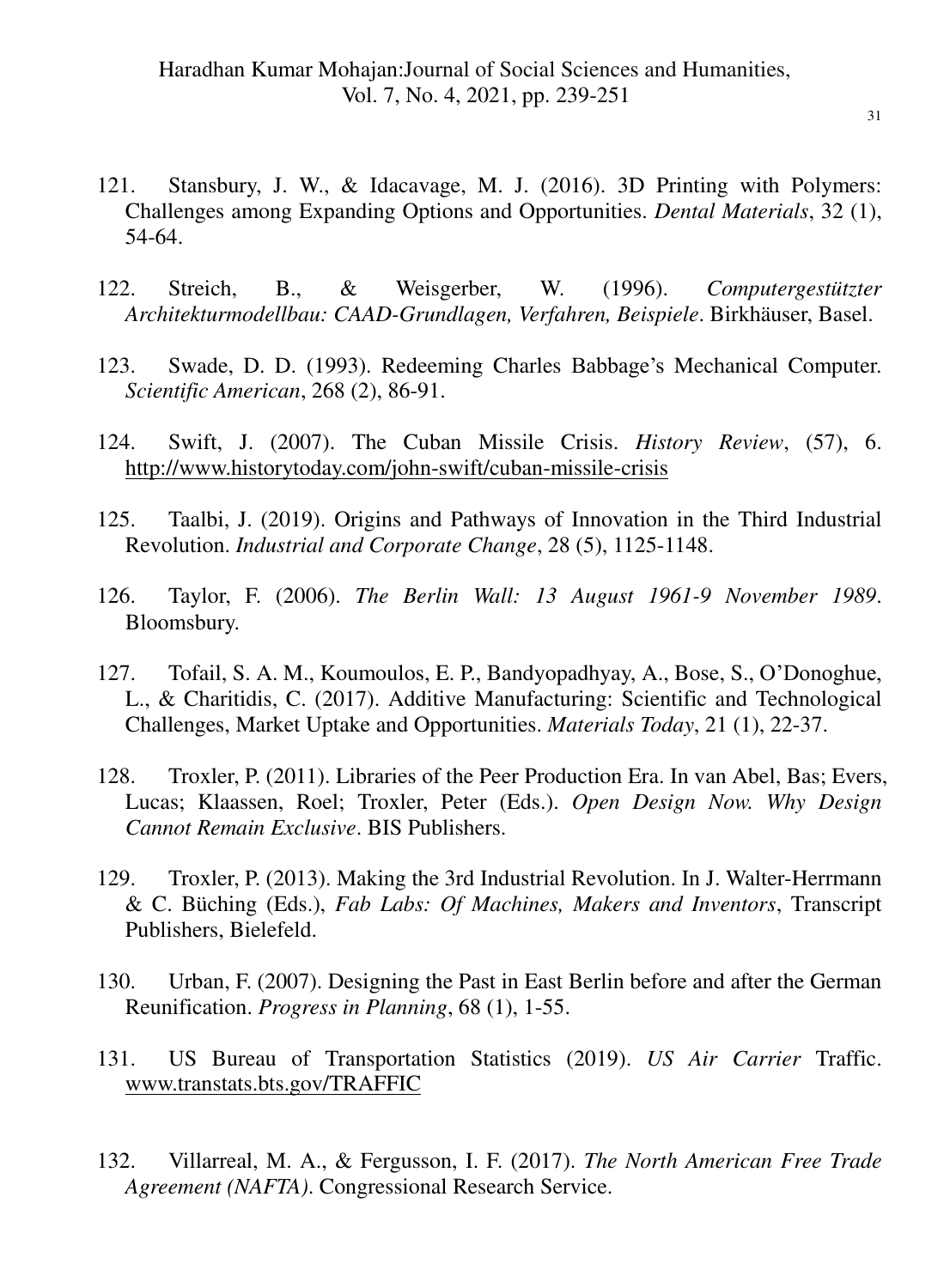- 133. Waghorn, T. (2011). *Jeremy Rifkin's Third Industrial Revolution. Forbes*. [http://www.forbes.com/sites/terrywaghorn/2011/12/12/jeremy-rifkinsthird-industrial](http://www.forbes.com/sites/terrywaghorn/2011/12/12/jeremy-rifkinsthird-industrial-revolu) [-revolu](http://www.forbes.com/sites/terrywaghorn/2011/12/12/jeremy-rifkinsthird-industrial-revolu)
- 134. Walter-Herrmann, J., & Bueching, C. (Eds.) (2013). *FabLab-Of Machines, Makers and Inventors*. Bielefeld, Germany: Transcript.
- 135. Watson, J. D. (1968). *The Double Helix: A Personal Account of the Discovery of the Structure of DNA*. New York: Atheneum. Chicago/Turabian.
- 136. Wattenhofer, M., Wattenhofer, R., & Zhu, Z. (2012). The YouTube Social Network. *Proceedings of the Sixth International AAAI Conference on Weblogs and Social Media*, 354-361.
- 137. WB (2019). *World Development Indicators*. World Bank Publications, Washington, DC.<http://databank.worldbank.org/wdi>
- 138. WB (2021). *Global Economic Prospects, June 2021*. World Bank Publications, Washington, DC.
- 139. Weiss, R. A., Dalgleish, A. G., Loveday, C., & Pillay, D. (2004). Human Immunodeficiency Viruses. In Zuckerman, A. J., Banatvala, J. E., Pattison, J. R., Griffiths, P. D., & Schoub, B. D. (Eds.). *Principles and Practice of Clinical Virology* (5th Ed.), Chichester: John Wiley & Sons Ltd.
- 140. Welsh, R., & Lamphier, P. (2019). *Technical Innovation in American History: An Encyclopedia of Science and Technology*. ABC-CLIO LLC.
- 141. White, R., & Averner, M. (2001). Humans in Space. *Nature*, 409 (6823), 1115-1118.
- 142. World Economic Forum, WEF (2018). *Digital Transformation Initiative: Maximizing the Return on Digital Investment*. [http://reports.weforum.org/digital-transformation/files/2018/05/201805-DTI-Maxim](http://reports.weforum.org/digital-transformation/files/2018/05/201805-DTI-Maximizing-the-Return-on-Digital-Investments.pdf) [izing-the-Return-on-Digital-Investments.pdf](http://reports.weforum.org/digital-transformation/files/2018/05/201805-DTI-Maximizing-the-Return-on-Digital-Investments.pdf)
- 143. Worldometer (2021). *Population of the World*. The American Library Association.